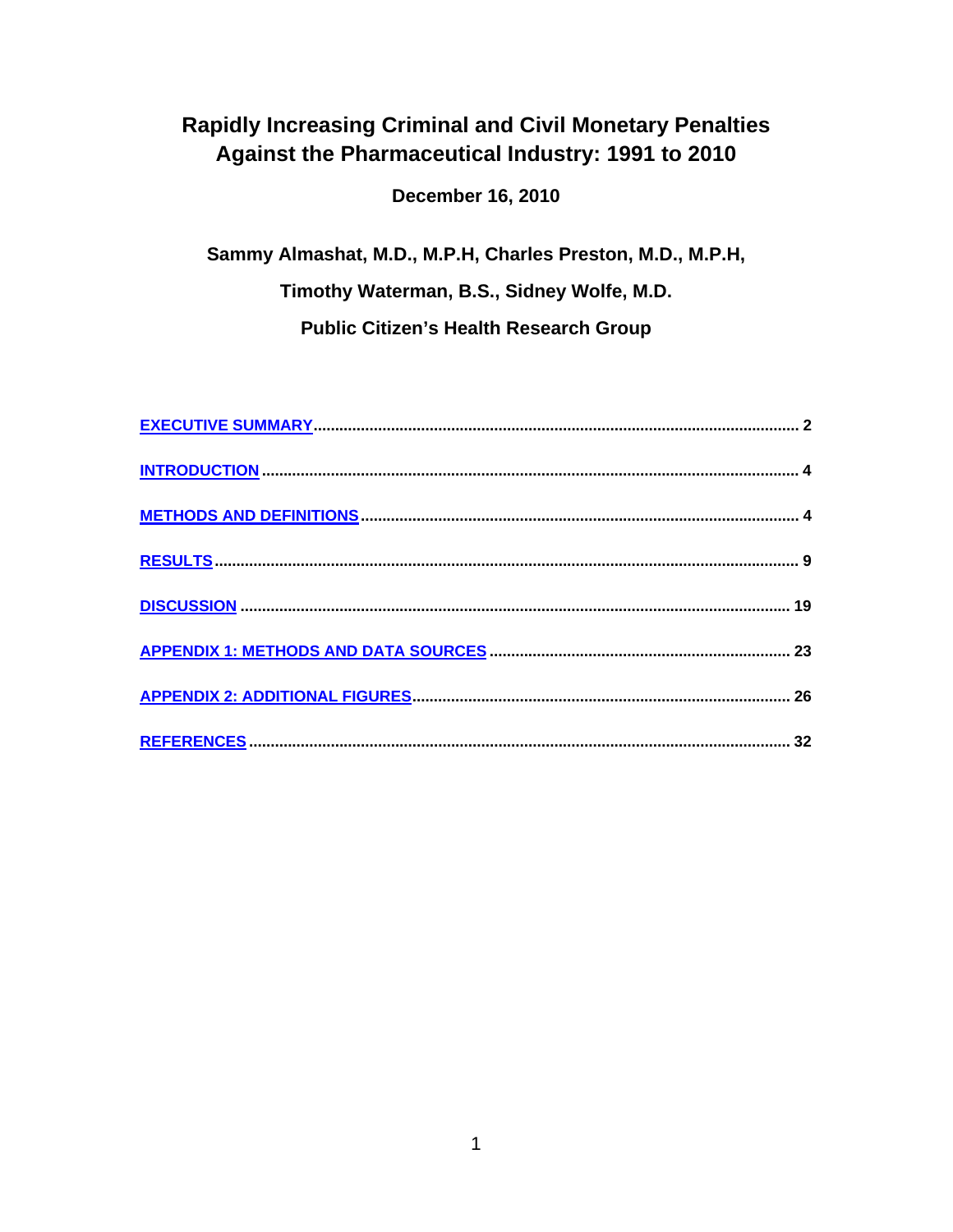## **EXECUTIVE SUMMARY**

## <span id="page-1-0"></span>**Background**

U.S. spending on prescription drugs has increased from \$40 billion in 1990 to \$234 billion in 2008. In this era of rapidly rising drug costs, the illegal pharmaceutical company activities that have contributed to such inflated spending have garnered a significant amount of media attention. Recent billiondollar settlements with two of the largest pharmaceutical companies in the world, Eli Lilly and Pfizer, provide evidence of the enormous scale of this wrongdoing. However, the total size, varied nature, and potential impact of these illegal and potentially dangerous activities have not been previously analyzed. This study examined trends from 1991 to the present in federal and state criminal and civil actions against pharmaceutical companies in order to address these questions.

## **Analysis**

The purpose of this study was to compile a comprehensive database of all major criminal and civil settlements between federal and state governments and pharmaceutical companies. Press releases from both federal and state governments, in addition to existing online databases, were used to identify all settlements of at least \$1 million during the past 20 years.

## **Main Findings**

- Of the 165 settlements comprising \$19.8 billion in penalties during this 20 year interval, 73 percent of the settlements (121) and 75 percent of the penalties (\$14.8 billion) have occurred in just the past five years (2006- 2010).
- Four companies (GlaxoSmithKline, Pfizer, Eli Lilly, and Schering-Plough) accounted for more than half (53 percent or \$10.5 billion) of all financial penalties imposed over the past two decades. These leading violators were among the world's largest pharmaceutical companies.
- While the defense industry used to be the biggest defrauder of the federal government under the False Claims Act (FCA), a law enacted in 1863 to prevent defense contractor fraud, the pharmaceutical industry has greatly overtaken the defense industry in recent years. The pharmaceutical industry now tops not only the defense industry, but all other industries in the total amount of fraud payments for actions against the federal government under the False Claims Act.
- The practice of illegal off-label promotion of pharmaceuticals has been responsible for the largest amount of financial penalties levied by the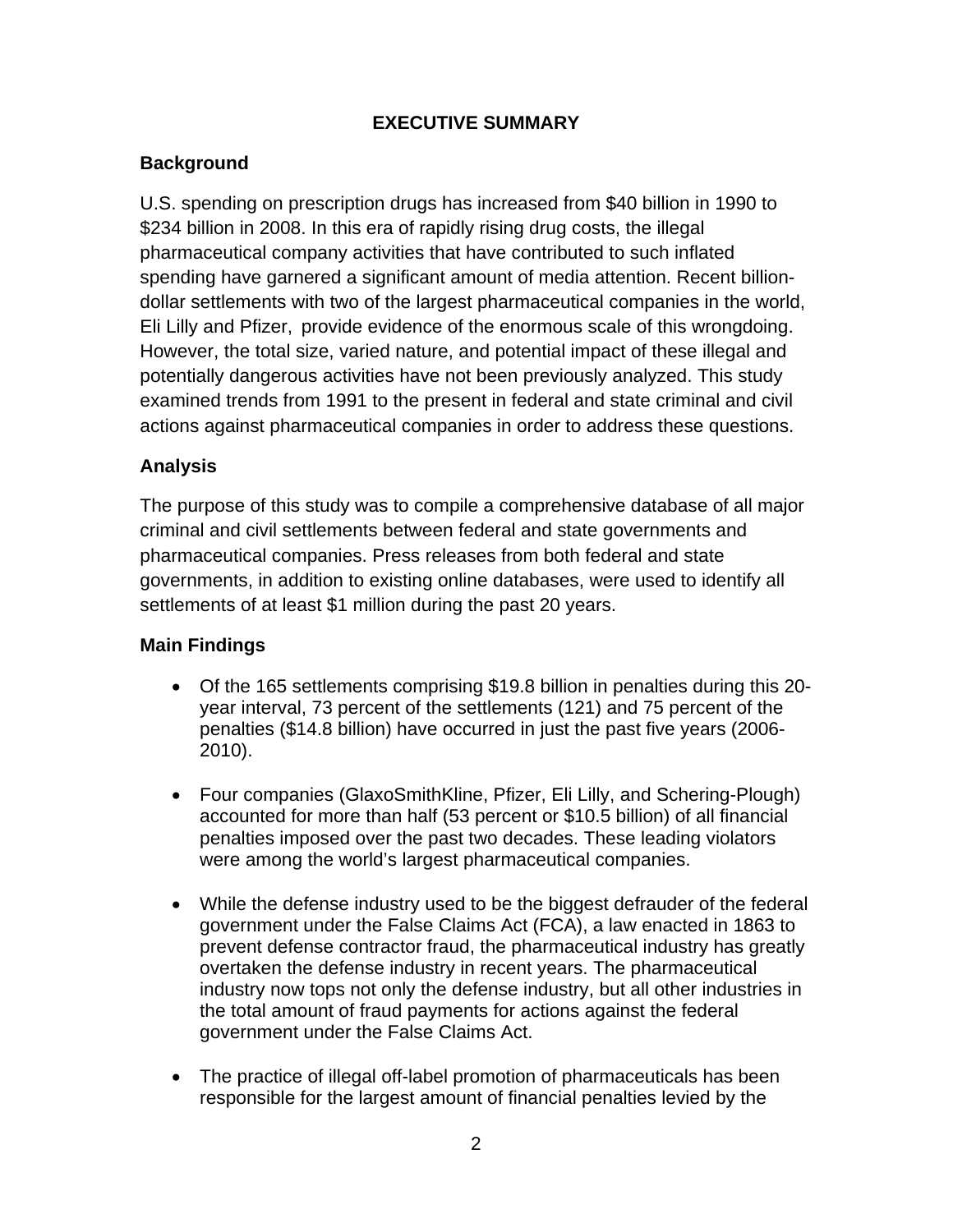federal government over the past 20 years. This practice can be prosecuted as a criminal offense because of the potential for serious adverse health effects in patients from such activities.

- Deliberately overcharging state health programs, mainly Medicaid fraud, has been the most common violation against state governments and is responsible for the largest amount of financial penalties levied by these governments. This type of violation is also the main factor in the considerable increase in state settlements with pharmaceutical companies over time.
- Former pharmaceutical company employees and other "whistleblowers" have been instrumental in bringing to light the most egregious violations and have been responsible for initiating the largest number of federal settlements over the past 10 years. From 1991 through 2000, *qui tam* (whistleblower) cases made up only 9 percent of payouts to the government, but from 2001 through 2010, they comprised 67 percent of total payouts.

### **Conclusion**

Over the past two decades, especially during the past 10 years, there has been a marked increase in both the number of government settlements with pharmaceutical companies and the size of the accompanying financial penalties. The reasons for these increases are likely related to a combination of increased violations by companies and increased enforcement on the part of federal and state governments.

The danger to public safety and the loss of state and federal dollars that comes with these violations require a more robust response than the government's current practices. Given the relatively small size of current financial penalties when compared to the perpetrating companies' profits, both increased financial penalties and appropriate criminal prosecution of company leadership may provide a more effective deterrent to unlawful behavior by the pharmaceutical industry.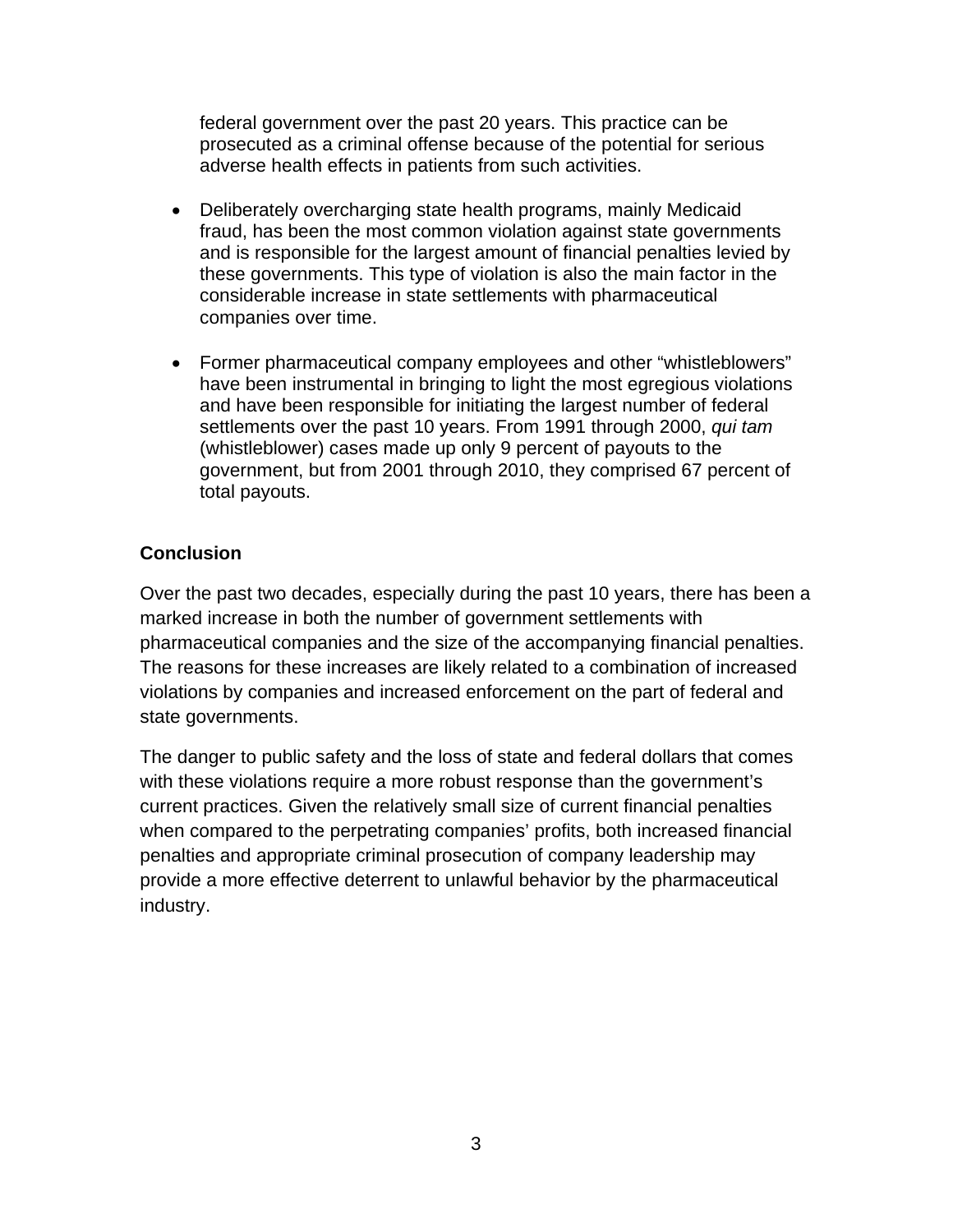## <span id="page-3-0"></span>**Introduction**

In the past few years, the pharmaceutical industry has come under increasing scrutiny for myriad criminal and civil violations.<sup>[1](#page-31-1)</sup> It seems as if almost every week, a new settlement is announced. Why this is happening is a question for debate. But what is clear is that pharmaceutical companies are being more aggressive than ever before in the marketing and sales of their products and in maximizing their profit margins. $2, 3$  $2, 3$  $2, 3$ 

Governments have struggled to keep pace with the increase in these companies' aggressive tactics. The federal government has imposed some of the largest criminal fines ever for activities such as off-label promotion. $<sup>4</sup>$  $<sup>4</sup>$  $<sup>4</sup>$  And as state</sup> Medicaid programs have struggled with high enrollments<sup>[5](#page-32-0)</sup> and dire budgetary conditions, an increased focus has been placed on rooting out Medicaid fraud.<sup>[6](#page-32-0)</sup>

This study examines trends in, and details of, major federal and state government settlements with pharmaceutical companies over the past two decades. A database of civil and criminal settlements involving these companies was compiled, including the type of violation and the amount of money paid as a result of each settlement. From this database we explore various aspects of this serious problem, such as time trends in company payouts, individual company totals, the nature of actions taken (civil vs. criminal, federal vs. state), and major laws that were allegedly violated. To our knowledge, this is the first study that attempts to document and analyze all major pharmaceutical company settlements with both federal and state governments.

# **Methods and Definitions**

This study sought to compile a comprehensive database of all major federal and state government settlements finalized against pharmaceutical companies over the past 20 years (1991-2010), through November 1, 2010. Cases were excluded if the company was not predominantly a pharmaceutical manufacturer, if the total financial penalty for a settlement was less than \$1 million, or if the wrongdoing concerned a product that was not a pharmaceutical (e.g., if the product was a medical device). After determining inclusion and exclusion criteria, we created a database of relevant entries using an Excel spreadsheet. To obtain data, we searched a number of different publicly available databases.

We obtained at least one official state or federal government press release for all included cases. A single case was defined as involving one or more companies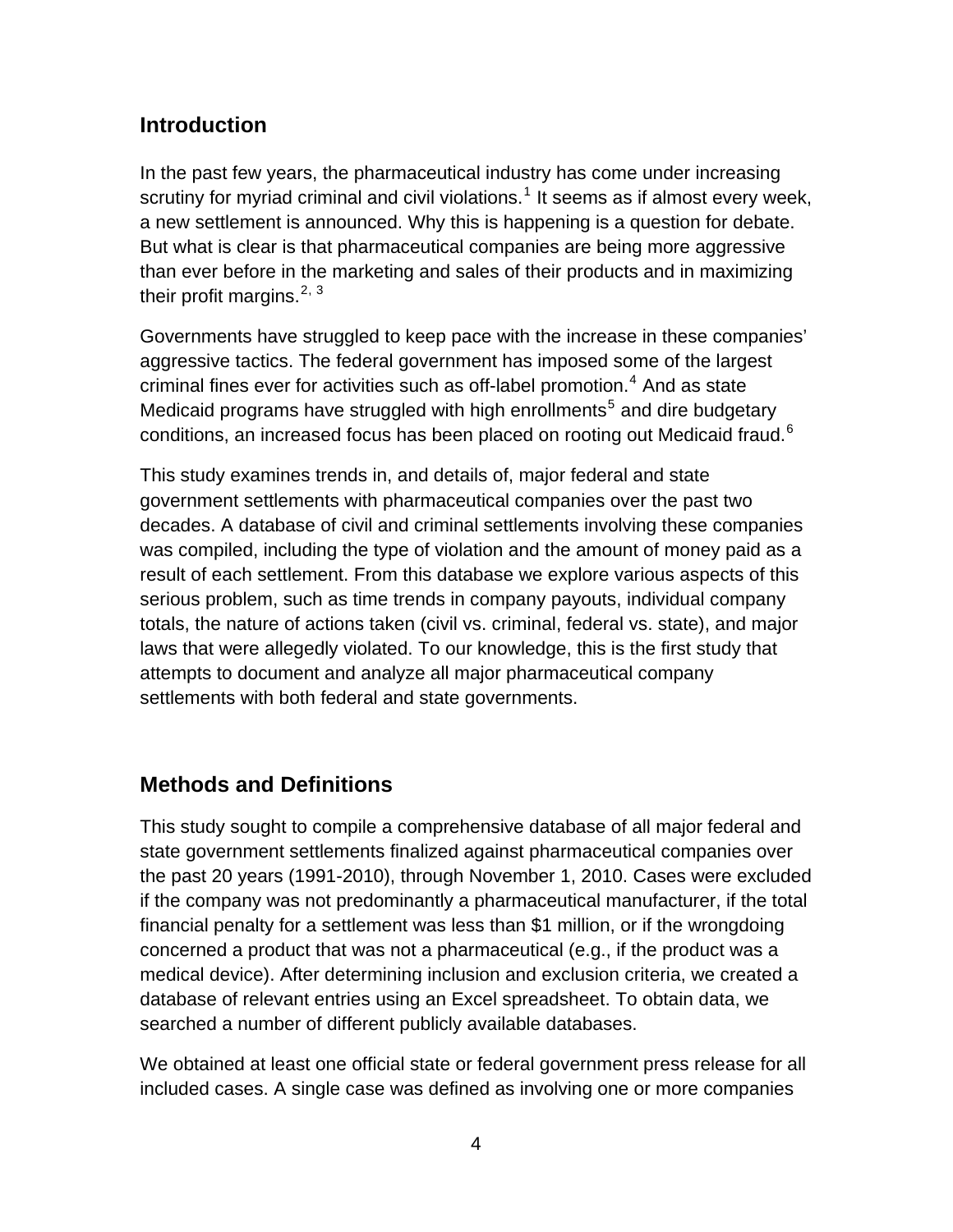in which there was a single settlement with the federal and/or state government. In cases where documentation of the exact details of original settlements could not be obtained, the language of related government press releases was used to determine how many separate cases were involved. If a release mentioned a singular "settlement," regardless of how many companies or states were involved, it was counted as one case in our database. If a release mentioned plural "settlements" and there was a breakdown of amount paid by company, then each company's settlement was counted as a separate case. For further details of the Methods, see Appendix 1.

#### *Laws Being Violated and Legal Definitions*

Details of various laws pertaining directly to the violations described in this paper are presented below:

The False Claims Act (FCA) is a commonly used legal tool to prosecute fraud against the government. Originally enacted in 1863 during the Civil War to combat defense contractor fraud, the FCA was weakened in 1943 in the midst of World War II. Responding to a growing awareness of contractor fraud against the federal government, the FCA was strengthened by Congress through various amendments in 1986. These amendments included protection of whistleblowers from employer retaliation and increased financial rewards for coming forward. $\prime$ The *qui tam* (whistleblower) provisions are a key part of the act, allowing private citizens to bring to light illegal activities that may initiate prosecution of the offending companies. These amendments have made the FCA a central tool in fighting corporate fraud against the federal government. In the 2005 Deficit Reduction Act (DRA), Congress provided incentives for individual states to enact or strengthen their own FCAs to encourage prosecution of Medicaid fraud. As of 2009, 14 states had FCAs that were DRA-compliant.<sup>[8](#page-32-0)</sup> In 2009 and 2010, the FCA was further amended to close an existing loophole (2009) and to further encourage whistle blowers to come forward (2010).<sup>[9](#page-32-0)</sup> Violations of the FCA result in civil, rather than criminal, penalties.

The other major federal law used to take action against certain pharmaceutical activities is the Food, Drug, and Cosmetic Act (FDCA), which covers regulatory violations against the Food and Drug Administration (FDA). The FDCA, enacted in 1938 and since amended, forms the basis for the regulation of pharmaceuticals, including the prohibition of making false therapeutic claims about a product, including off-label promotion.<sup>[10](#page-32-0)</sup> Violations of the FDCA that involve illegal off-label marketing can be prosecuted as criminal or civil violations, with the decision to pursue criminal charges depending on such factors as the seriousness of the violation and the level of threat to public safety.<sup>[11](#page-32-0)</sup> Other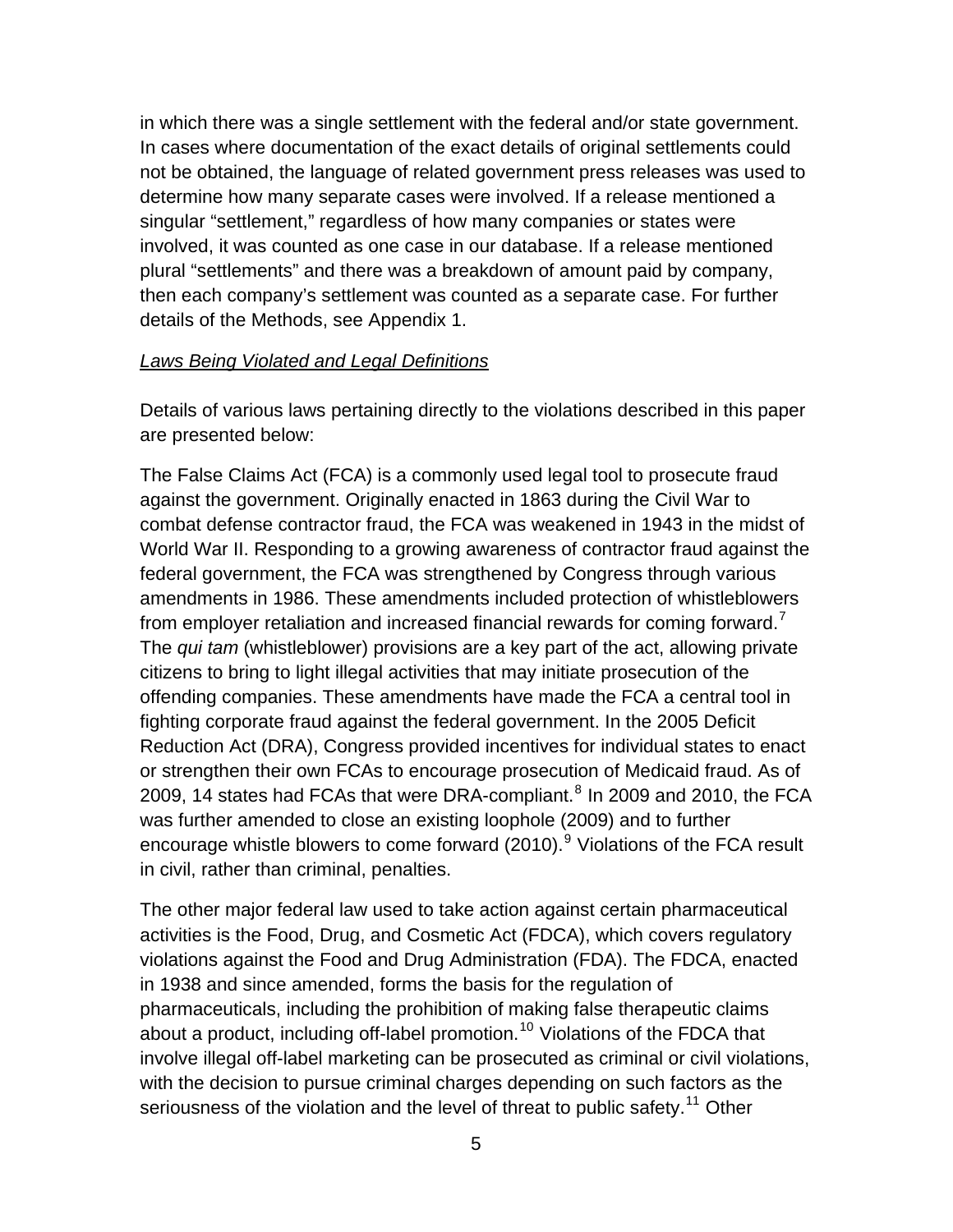federal laws cited to prosecute the companies include the Anti-Kickback Statute, the Foreign Corrupt Practices Act, and various environmental laws, such as the Clean Air Act.

In addition to state FCA laws, several states have laws specifically covering Medicaid fraud (e.g., Texas Medicaid Fraud Prevention Act) and consumer protection (e.g., West Virginia Consumer Protection Act) that have been invoked to hold pharmaceutical companies accountable for violations.

## *Violation Types*

In this study, federal and state violations were classified into nine general categories: overcharging government health programs, unlawful promotion, monopoly practices, kickbacks, concealing study findings, poor manufacturing practices, environmental violations, financial violations, and illegal distribution. (Explanations of each category are shown in Table 1.) These violations do not necessarily coincide with the actual laws allegedly violated (see legal definitions above).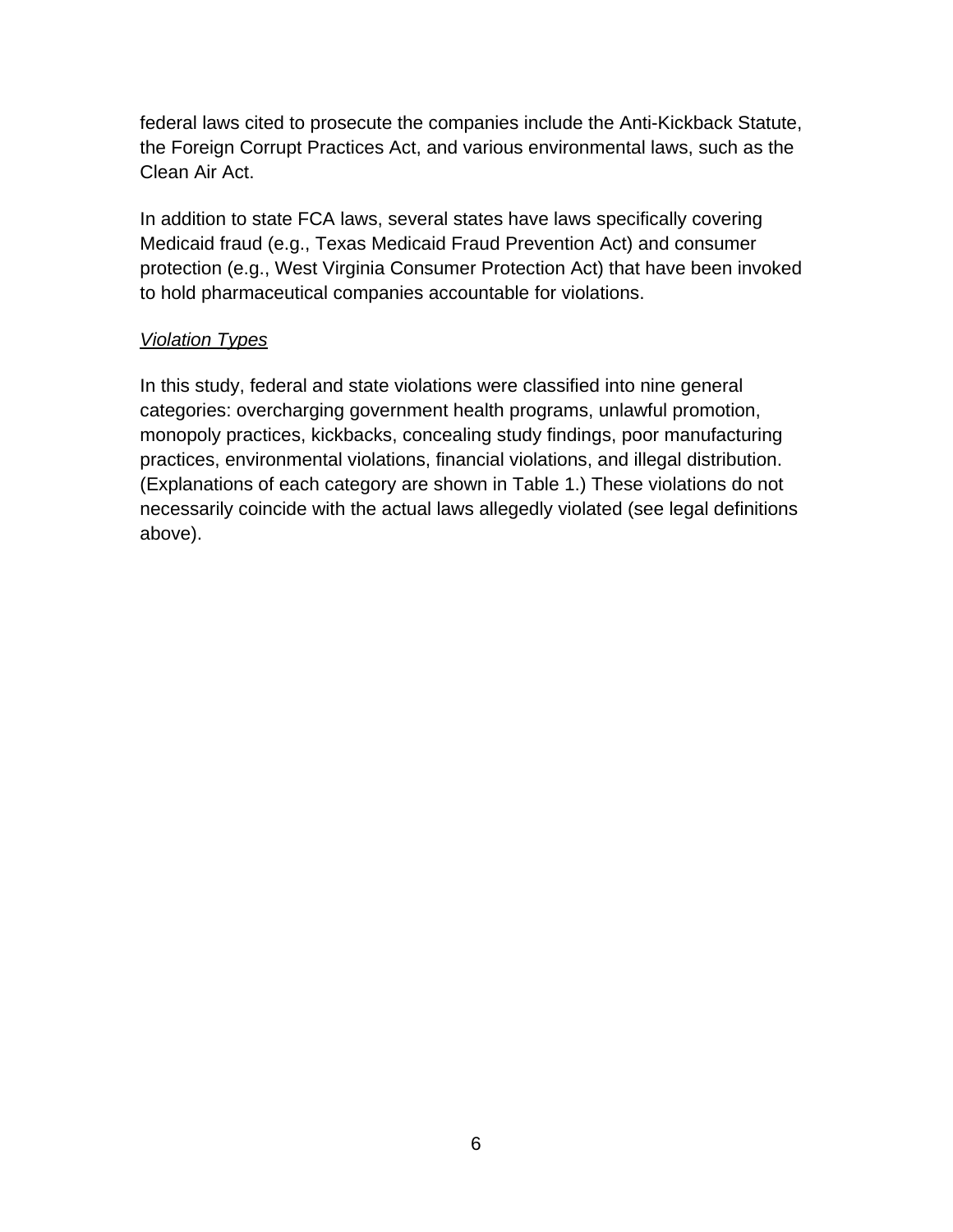### **Table 1. Types of Violations by Pharmaceutical Companies.**

| <b>Type of Violation</b>                                 | <b>Description</b>                                                                                                                                                                                        |
|----------------------------------------------------------|-----------------------------------------------------------------------------------------------------------------------------------------------------------------------------------------------------------|
| <b>Overcharging Government Health</b><br><b>Programs</b> | Inflating the average wholesale price (AWP) of products, failing to give the<br>lowest market price to government health programs, or failing to pay<br>required rebates to any government health program |
| <b>Unlawful Promotion</b>                                | Off-label promotion of drug products or other deceptive marketing<br>practices (e.g., downplaying health risks of a product)                                                                              |
| <b>Monopoly Practices</b>                                | Unlawfully attempting to keep monopoly patent pricing privileges on<br>products, or collusion with other companies undertaken with the purpose<br>of increasing the market share of a particular product  |
| <b>Kickbacks</b>                                         | Kickbacks (e.g., monetary payments) to providers, hospitals, or other<br>parties to influence prescribing patterns in favor of the company                                                                |
| <b>Concealing Study Findings</b>                         | Concealing results of company-sponsored studies from either the federal or<br>state governments                                                                                                           |
| <b>Poor Manufacturing Practices</b>                      | Selling drug products that fail to meet FDA standards or specifications (e.g.,<br>contaminated or adulterated products, or products that fail to meet size or<br>dosage specifications)                   |
| <b>Environmental Violations</b>                          | Clean Air Act and Clean Water Act violations, or failing to meet federal<br>emissions standards                                                                                                           |
| <b>Financial Violations</b>                              | Accounting or tax fraud, or insider trading                                                                                                                                                               |
| <b>Illegal Distribution</b>                              | Distributing an unapproved pharmaceutical product                                                                                                                                                         |

#### *Criminal vs. Civil Settlements*

Criminal settlements, or criminal components of larger settlements, were defined as those in which there was a financial penalty labeled a "criminal" fine for violation of a law or if a penalty was ordered to be paid as part of a court criminal judgment or plea agreement. All other financial penalties were defined as civil (e.g., FCA violations). Civil-criminal settlements were defined as those containing both civil and criminal financial penalties.

#### *Federal and State Analyses*

Once a complete list of cases was compiled, we classified cases as either federal or state settlements. Cases were classified as state settlements if there was no involvement of any federal government agency in either the investigation or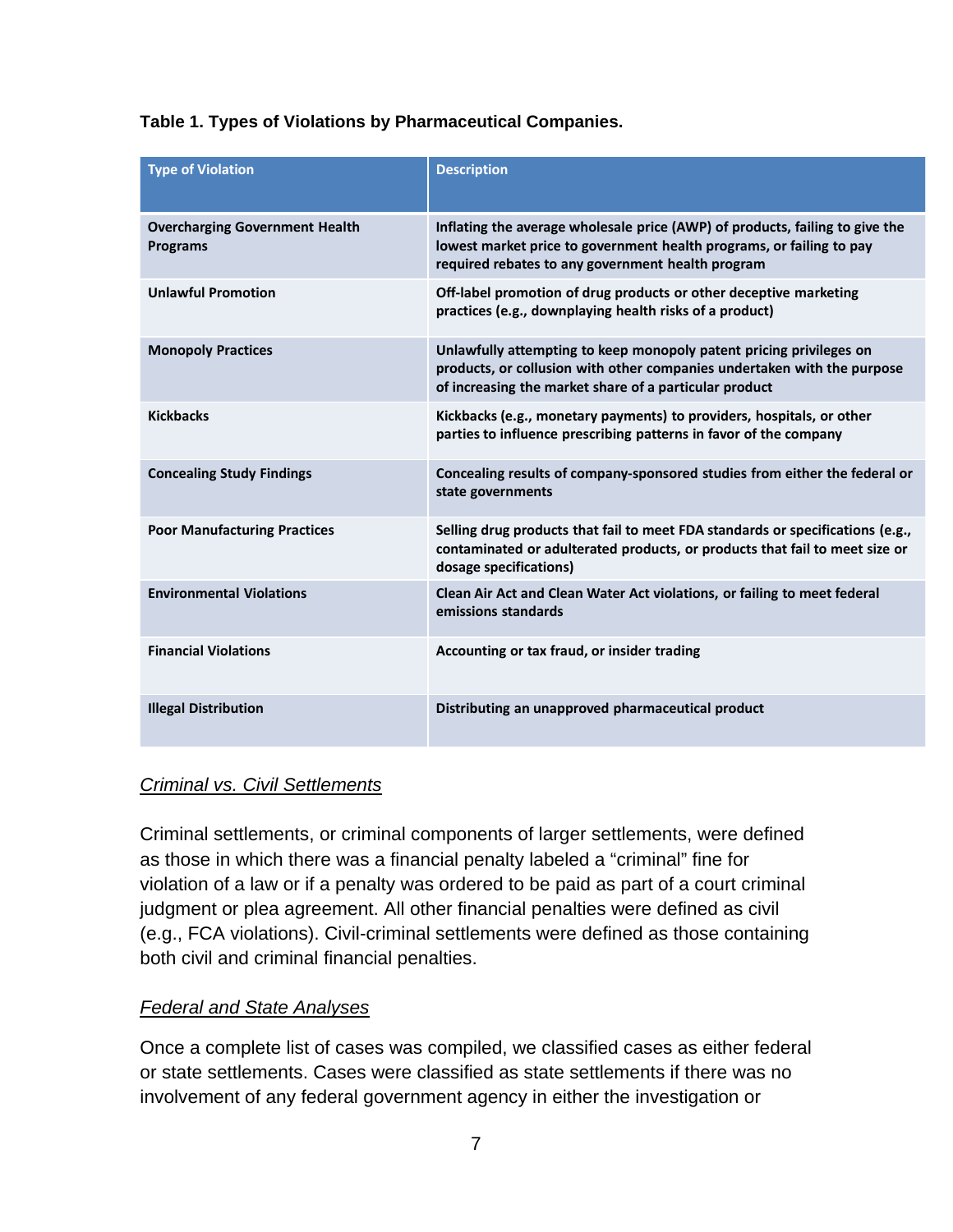negotiation phases of the settlement. All other cases were classified as federal, including joint federal-state cases (e.g., those involving Medicaid).

## *FCA Analysis*

In analyzing FCA violations in the defense and pharmaceutical industries, all totals represent only the portion of the civil settlement paid to the federal government. For pharmaceutical industry totals, settlements in our database in which the federal portion was not specified were excluded from the total amount. Federal FCA statistics for the Department of Defense, the Department of Health and Human Services (HHS), and all other industries combined were obtained from the Department of Justice (DOJ) at the following URL: [http://www.justice.gov/civil/frauds/fcastats.pdf.](http://www.justice.gov/civil/frauds/fcastats.pdf)<sup>[12](#page-32-0)</sup> The DOJ statistics represent total settlement monies paid out by fiscal year (FY) to the federal government. However, settlement dates in our data set do not necessarily correlate with the actual dates that monies were paid out to the federal government, leading to a possible discrepancy in annual totals when comparing our data with that of the

federal government.

In addition, data were obtained from the Office of Inspector General of HHS and the DOJ that presented total annual (FY) settlement monies with both federal and state governments involving each sector within the healthcare industry for all violations. The FCA portion was not specified.<sup>[13](#page-32-0)</sup>

Annual pharmaceutical industry FCA totals were calculated from our data, as described above. We used the total settlement data within other (nonpharmaceutical) sectors of the health industry to see how the pharmaceutical industry FCA payouts compared to each of these other health sectors, such as durable medical equipment (e.g., medical device) providers, hospitals, etc.

## *Qui tam Analysis*

Only federal settlements were used for the *qui tam* analysis. Settlements identified as *qui tam* cases were those in which there was any mention in the press release of a *qui tam* provision being invoked, or any mention of a whistleblower being responsible for triggering the investigation. The vast majority of *qui tam* cases typically arise under the FCA, but at least four other federal statutes also have *qui tam* provisions.<sup>[14](#page-32-0)</sup>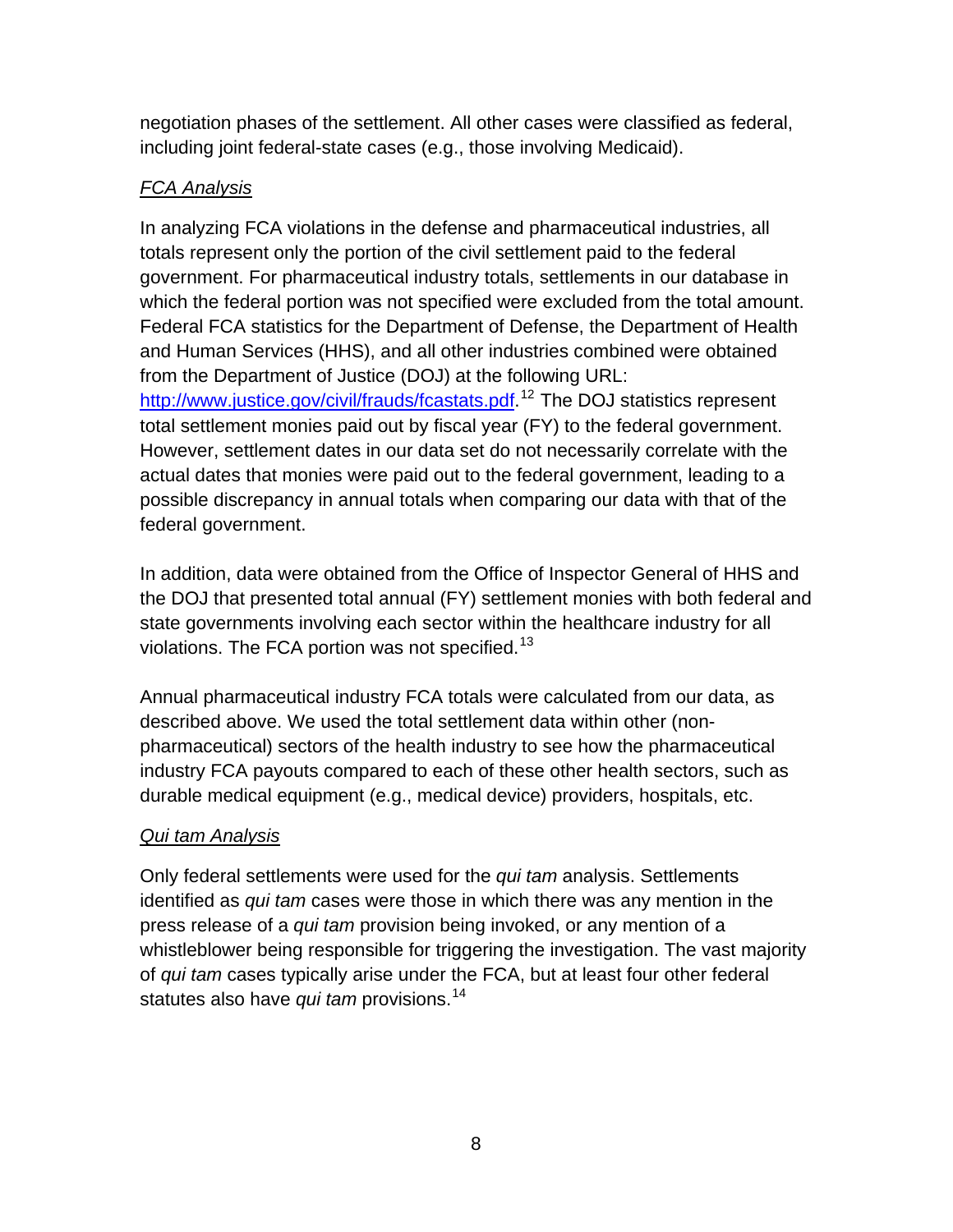## <span id="page-8-0"></span>*Company Totals*

We obtained total settlement amounts by company by reviewing the amount paid by each company in each settlement. A case was attributed to any company that was included in the settlement agreement, regardless of the amount paid by the company. In several cases, the amount paid by each company could not be determined. These cases (representing less than 3 percent of all financial penalties) were therefore excluded when calculating total financial penalties by company. Settlements were recorded in the database under each company's parent company at the time of the final settlement. We used the date of the settlement notice to determine which company should be held accountable when a company with a past violation merged with or was acquired by another company. If the final settlement occurred after the acquisition or merger, then the new parent company was considered the liable party, regardless of when the actual violations took place. When presenting company totals, we used the most current parent company names; for companies not currently existing independently, we used the parent company's name at the time of the most recent settlement.

## **Results**

 $\overline{a}$ 

## **Overall Trends**

Annual pharmaceutical company settlements with both federal and state governments have increased significantly over the past 20 years. In total, 165 civil and/or criminal settlements of \$1 million or more were made between the government and pharmaceutical companies from 1991 to 2010[\\*](#page-8-1) , with settlement amounts totaling \$19.81 billion. Although there is some variation by year (calendar years are used for all annual totals, unless otherwise indicated), a clear upward trend is evident. Both the number of settlements (Figure 1) and the total amount of financial penalties (Figure 2) have increased, roughly in parallel. Approximately three-fourths of all settlements (73 percent, 121 settlements) and

<span id="page-8-1"></span><sup>\*</sup> Data used in this study are through November 1, 2010. There has been at least one other large federal settlement since these data have been finalized, involving three drug companies (Abbott, B. Braun Medical, and Roxane Laboratories) paying a total of \$421 million dollars in a settlement announced on December 7, 2010: Catan T. Drug Makers Agree to \$421 Million Settlement. Wall Street Journal. 8 Dec 2010. Web. Accessed on December 10, 2010. [http://online.wsj.com/article/SB10001424052748703296604576005674095414668.html?KEYWO](http://online.wsj.com/article/SB10001424052748703296604576005674095414668.html?KEYWORDS=medicare) [RDS=medicare](http://online.wsj.com/article/SB10001424052748703296604576005674095414668.html?KEYWORDS=medicare)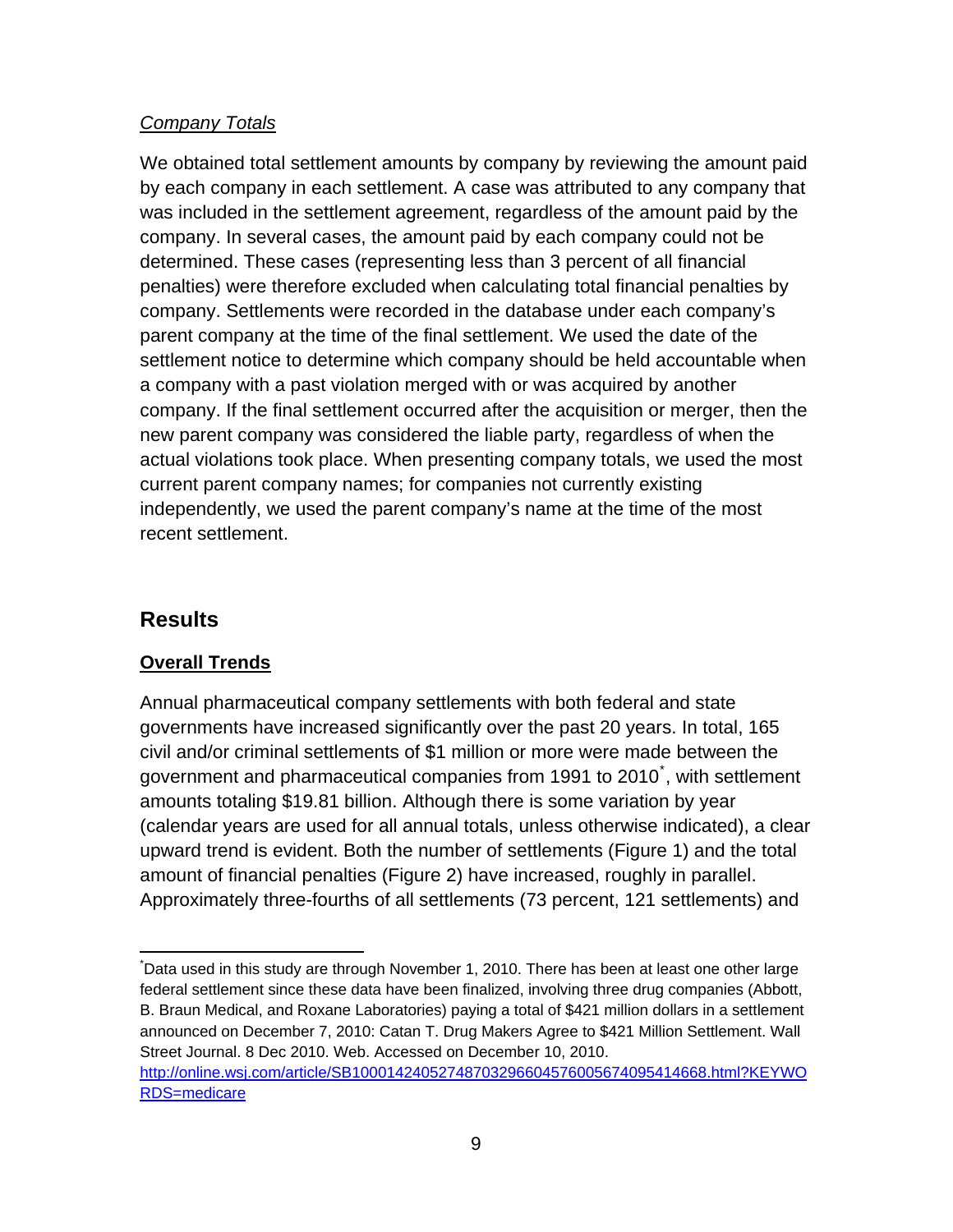total dollars paid out (75 percent, \$14.8 billion) during this 20-year period were made in just the past five years (2006-2010).

From a total of just \$10 million in 1991, pharmaceutical industry financial penalties rose to a peak of \$4.41 billion in 2009. The number of settlements rose from one in 1991 to a peak of 38 in 2009. A similar increase is seen in the average financial penalties paid per settlement, from \$37 million per settlement in the 1990s (1991-2000) to \$128 million per settlement in the current decade (2001-2010). Financial penalties for individual cases ranged from \$1 million (the lowest threshold reported in this study) to \$3.4 billion (in one case in 2006, accounting for the spike in financial penalties that year).



**Figure 1. Number of Pharmaceutical Industry Settlements, 1991‐2010**

**\*2010 data include only the first 10 months of the calendar year (through Nov. 1, 2010)**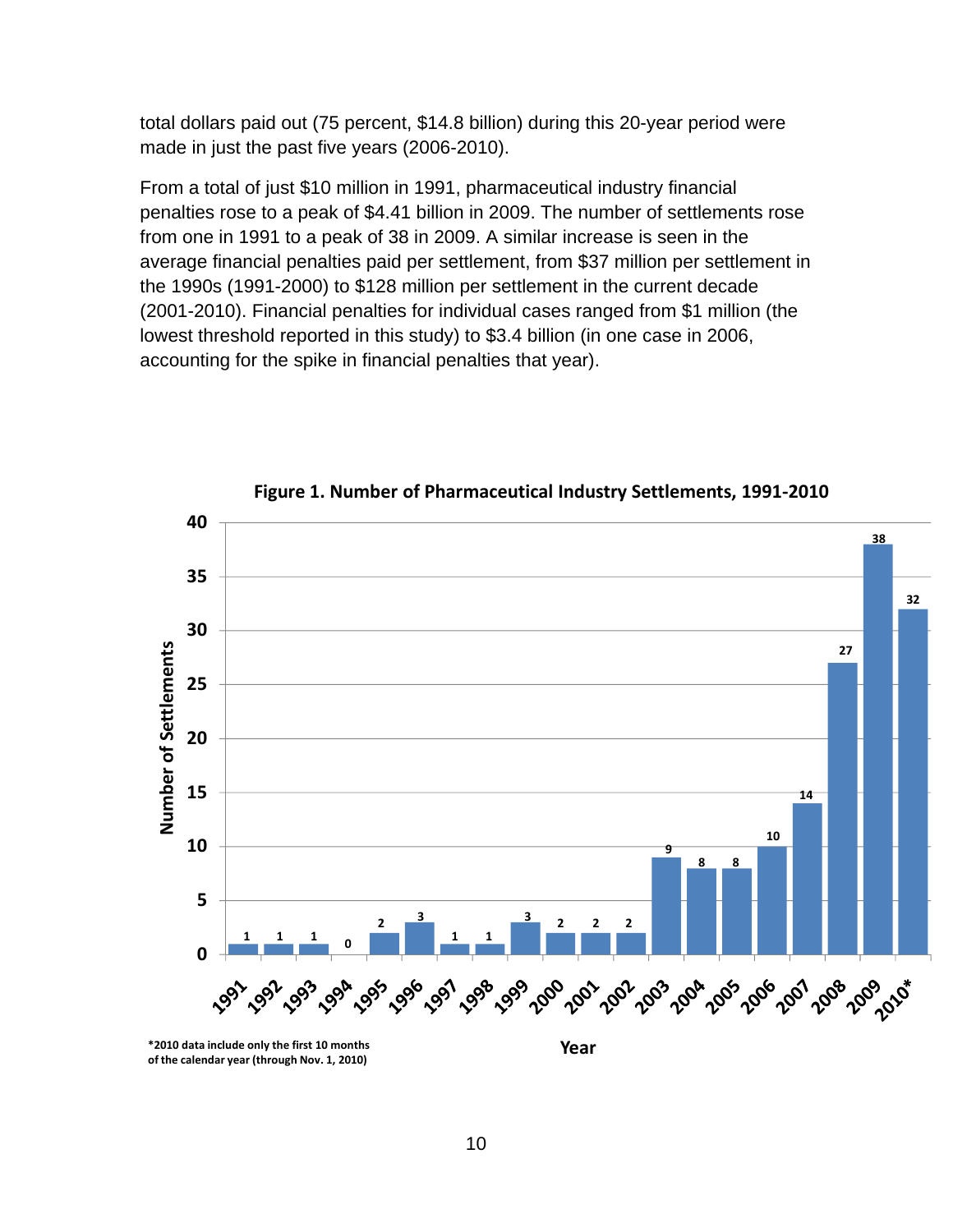

### **Figure 2. Pharmaceutical Industry Financial Penalties, 1991‐2010**

#### *Federal and State Settlements*

The majority of settlements (99) were brought and settled by states, either individually or as multi-state actions. Sixty-six involved federal government action, including joint federal-state cases. However, federal settlements comprised a greater sum of total financial penalties (\$17.55 billion or 88.6 percent) than state settlements (\$2.27 billion or 11.4 percent). At the federal and state level, both the number and dollar amount of settlements have been increasing substantially since 1991 (Appendix 2, Figures A and B). All but eight of the federal cases were settled, and almost all of the federal financial penalties (99.5 percent) were imposed during or after the year 2001. Almost three-fourths (71 percent) of the number of state settlements have occurred within the past three years (Appendix 2, Figures A and B).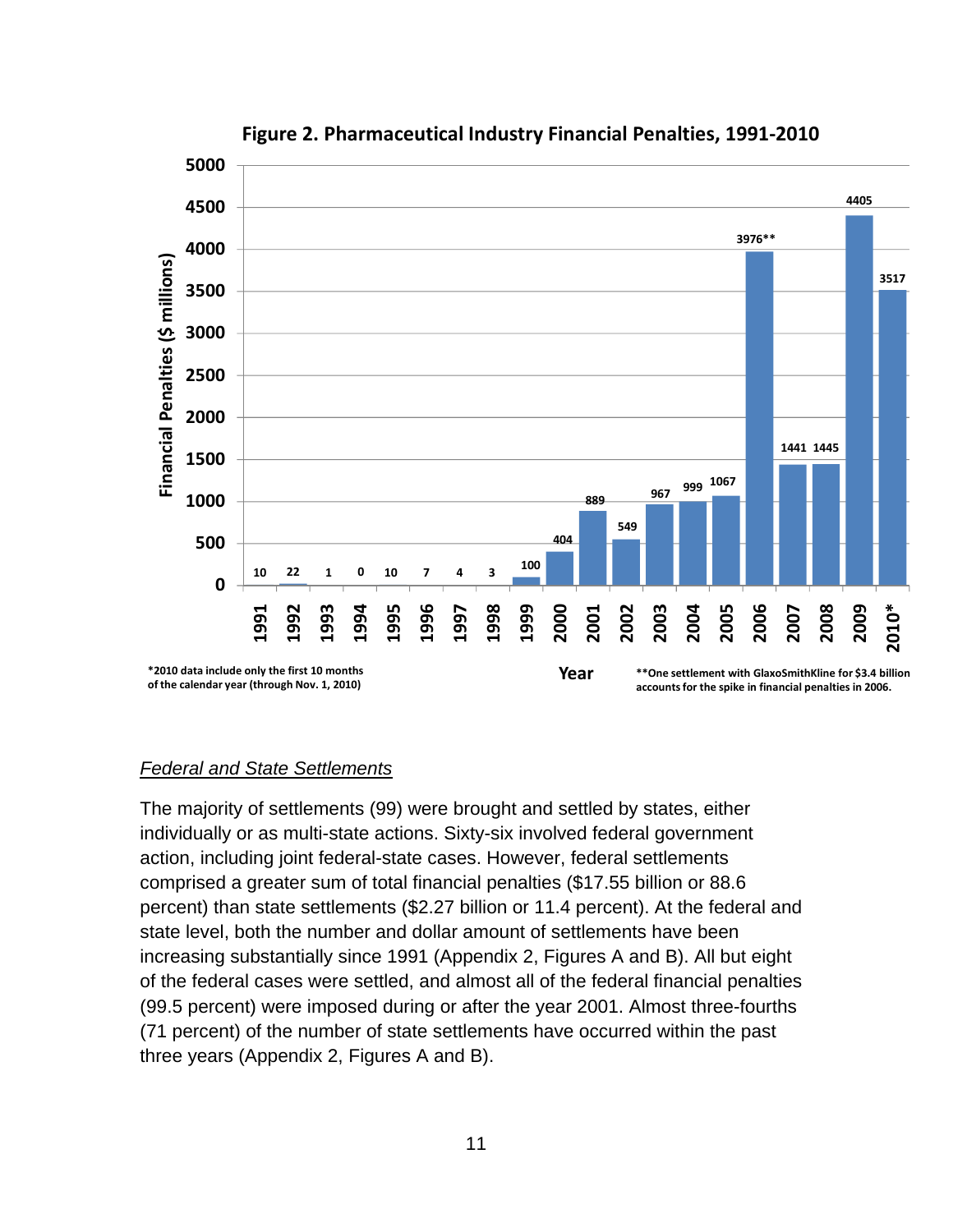## *Civil vs. Criminal Settlements*

Overall, civil cases made up the majority of settlements (83 percent or 137) and total financial penalties (77 percent or \$15.3 billion). (See Appendix 2, Figures C and D.) This was true at both the federal and state levels. However, criminal penalties have increased significantly in the past five years to comprise onefourth (25 percent) of all financial penalties, compared to only 16 percent of all penalties in the preceding fifteen years.

## *Federal False Claims Act (FCA): During the past decade, the pharmaceutical industry has significantly overtaken the defense industry—and all other industries—in defrauding the federal government under the FCA*

Data from the Department of Justice<sup>[15](#page-32-0)</sup> shows that annual federal FCA settlement totals for all industries have increased dramatically over the past 20 years, from \$341 million in fiscal year (FY) 1991 to \$3 billion in FY 2010. The proportion attributed to all Health and Human Services (HHS) cases (i.e., cases that involve pharmaceuticals and other health care industries), increased from 4 percent of the total in FY 1991 to 84 percent in FY 2010. The totals for the pharmaceutical industry during these intervals are from our study, and represent only those cases in which the federal portion of the FCA penalty could be determined from the press release. Therefore, the amounts presented below are an underestimate of the actual pharmaceutical industry total.

Figure 3 shows a comparison of federal FCA financial penalties paid out over time by the defense and pharmaceutical industries. While the defense industry constituted a much larger proportion of federal FCA totals during the 1990s (30 percent from FYs 1991-2000) compared to the pharmaceutical industry (0.15 percent from FYs 1991-2000), the pharmaceutical industry became the predominant offender of the two in the current decade. As shown in Figure 3, the pharmaceutical industry did not comprise a substantial portion of federal FCA penalties until FY 2002, when it overtook the defense industry for the first time. For every year since and including FY 2007, the pharmaceutical industry total has far exceeded the defense industry total.

As stated above, the total healthcare industry (as represented by HHS totals), has been the biggest defrauder of the federal government under the FCA for most of the past decade. Defense industry payments and the combined total for all other (non-defense and non-HHS) sectors each represent an amount smaller than the pharmaceutical industry total alone since  $FY$  2007.<sup>[16](#page-32-0)</sup> In addition, since FY 2008, the pharmaceutical industry's FCA payments have exceeded the **total**  law-violation payments of each of the other sectors within the health industry.<sup>[17](#page-33-0)</sup>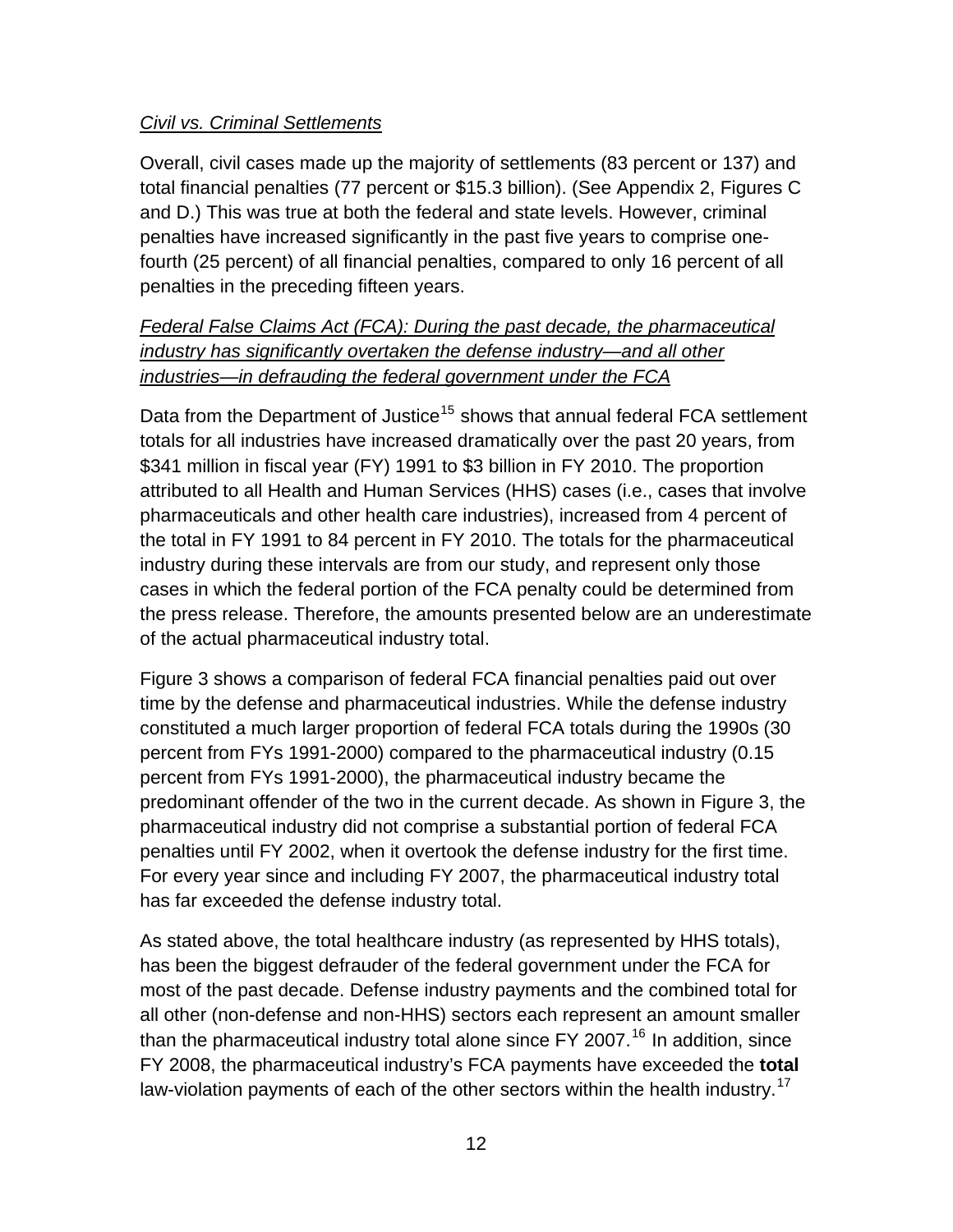Therefore, because the pharmaceutical industry's FCA payouts exceed those of all other industries outside of HHS and all of the other sectors within HHS, the pharmaceutical industry has been the single largest defrauder of the federal government under the FCA for the past three fiscal years (since FY 2008).



**Figure 3. Federal False Claims Act (FCA): Financial Penalties by Industry**

#### *Qui tam (whistleblower) Settlements*

The *qui tam* provisions of the FCA have resulted in *qui tam* settlements becoming an increasingly large proportion of both the number of settlements and the total financial penalties paid to the government (Appendix 2, Figures E and F, respectively). From 1991 through 2000, *qui tam* cases made up only 12 percent of the number of all federal settlements and 9 percent of the total payouts to the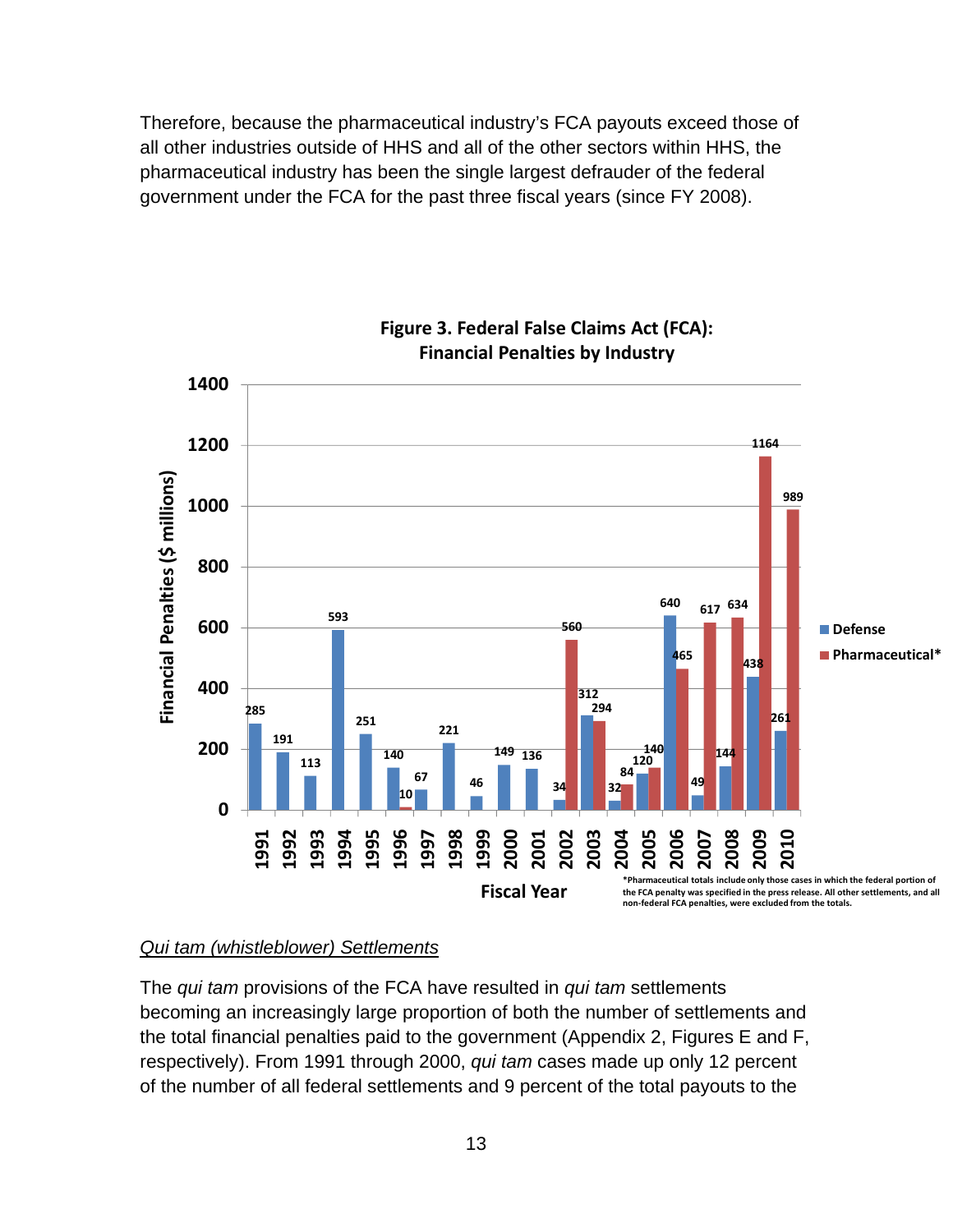government. From 2001 through 2010, however, they comprised 59 percent of settlements and 67 percent of total payouts. Over the 20-year period, *qui tam* settlements also yielded a greater average per-settlement total (\$335 million; median \$150 million) than all other federal settlements (\$188 million; median \$25 million).

## **Worst Offenders and Largest Settlements**

#### *Individual Companies: Total Penalties, 1991-2010*

Table 2 details the 20 pharmaceutical companies that paid a total of at least \$100 million each in financial penalties over the past 20 years. The four worst offenders, with at least \$1 billion in penalties each, were GlaxoSmithKline, Pfizer, Eli Lilly, and Schering-Plough. Together they accounted for more than half (53 percent) of all financial penalties paid out by pharmaceutical companies.

### *Twenty Largest Settlements, 1991-2010*

The 20 largest settlements over the past two decades are shown in Table 3. In the largest settlement of the past 20 years, GlaxoSmithKline agreed to pay the federal government \$3.4 billion in 2006 for failing to pay required taxes over a 17- year period.<sup>[18](#page-33-0)</sup> The second and third largest settlements included the two largest criminal fines ever levied by the federal government against any company. In January 2009, Eli Lilly was forced to pay \$515 million (the largest criminal fine ever received by a corporation at that time) and Pfizer, later that year, was fined \$1.2 billion (the largest criminal fine ever imposed in the U.S.). Both companies were fined for illegal off-label promotion.<sup>[19](#page-33-0), [20](#page-33-0)</sup> The majority (14) of the 20 largest settlements have occurred within the past five years (2006-2010), consistent with the dramatic increase in pharmaceutical industry financial penalties in recent years. Of note, almost all cases (16 of 20) involved violations of the federal FCA, at least in part. Multiple blockbuster drugs (i.e., those with sales exceeding \$1 billion per year), such as Neurontin (gabapentin), were involved in these settlements. For example, in the Pfizer case of 2004, the company was charged with illegal off-label promotion of Neurontin, a drug which in 2002 generated 94 percent of its \$2.27-billion revenue from off-label use.<sup>[21](#page-33-0)</sup>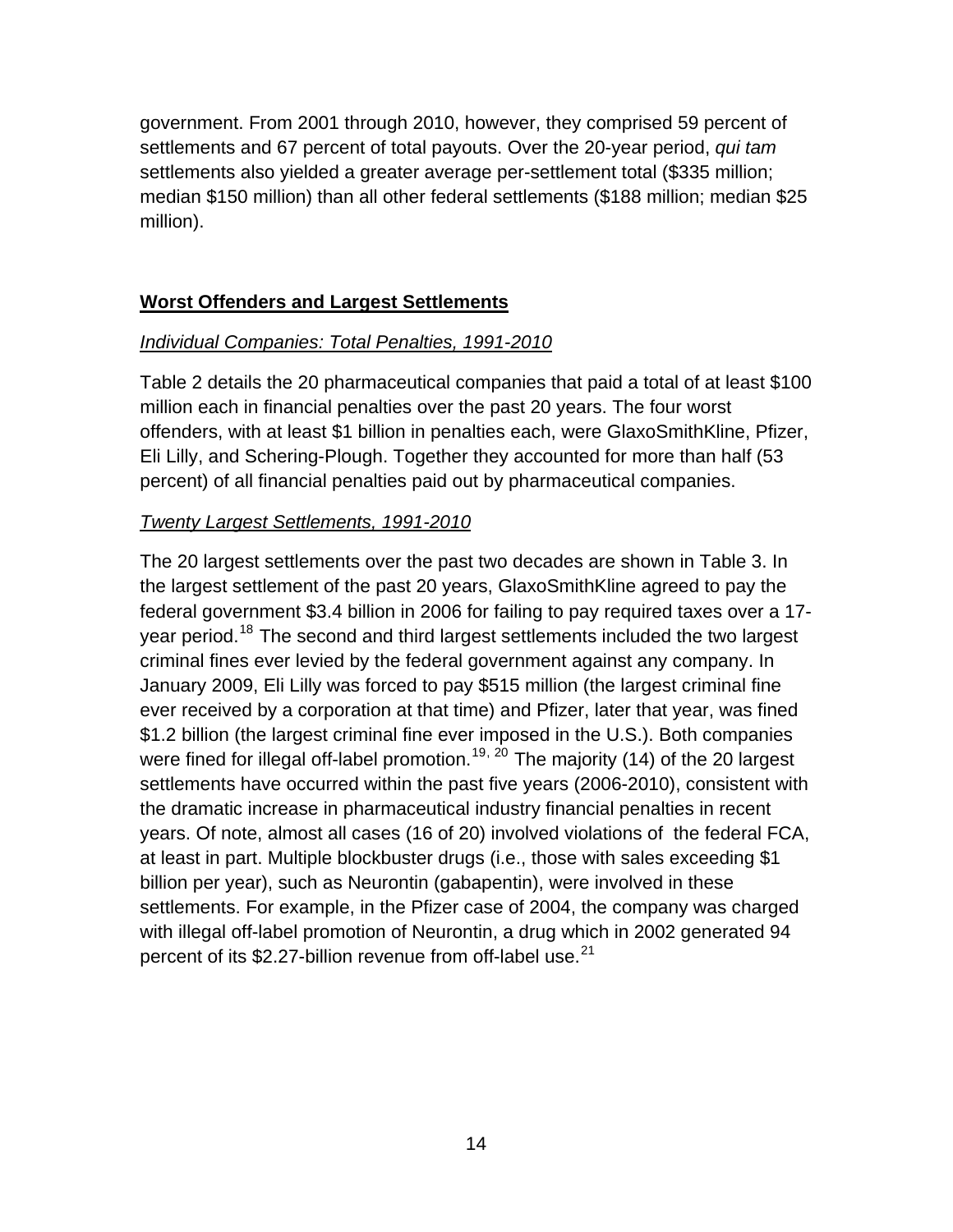| Company*                           | <b>Total Financial Penalties</b><br>1991-2010**(\$ millions) | <b>Percent of Total</b><br>$(%)***$ |
|------------------------------------|--------------------------------------------------------------|-------------------------------------|
| GlaxoSmithKline                    | 4501                                                         | 22.7                                |
| <b>Pfizer</b>                      | 2935                                                         | 14.8                                |
| Eli Lilly                          | 1712                                                         | 8.6                                 |
| <b>Schering-Plough</b>             | 1339                                                         | 6.8                                 |
| <b>Bristol-Myers Squibb</b>        | 890                                                          | 4.5                                 |
| <b>AstraZeneca</b>                 | 883                                                          | 4.5                                 |
| <b>TAP Pharmaceutical Products</b> | 875                                                          | 4.4                                 |
| <b>Merck</b>                       | 806                                                          | 4.1                                 |
| <b>Serono</b>                      | 704                                                          | 3.6                                 |
| <b>Purdue</b>                      | 620                                                          | 3.1                                 |
| Allergan                           | 600                                                          | 3.0                                 |
| <b>Novartis</b>                    | 524                                                          | 2.6                                 |
| <b>Cephalon</b>                    | 425                                                          | 2.1                                 |
| Johnson & Johnson                  | 353                                                          | 1.8                                 |
| <b>Forest Laboratories</b>         | 313                                                          | 1.6                                 |
| Sanofi-aventis                     | 310                                                          | 1.6                                 |
| <b>Bayer</b>                       | 301                                                          | 1.5                                 |
| <b>Mylan</b>                       | 267                                                          | 1.3                                 |
| <b>Teva</b>                        | 181                                                          | 0.9                                 |
| <b>King Pharmaceuticals</b>        | 167                                                          | 0.8                                 |
| Other****                          | 595                                                          | 3.0                                 |

#### **Table 2. Pharmaceutical Company Penalties: Worst Offenders**

\*Parent company names are current names without corporate (e.g. inc. or plc) designations. If company is non-existent now, name at time of most recent settlement was used.

\*\*Data for 2010 include only the first 10 months of the calendar year (through Nov. 1, 2010)

\*\*\*Percent of \$19.813 billion in overall penalties. Percents do not add up to 100% as some cases were excluded due to inability to determine individual company share in settlement

\*\*\*\*Other companies (in order of total penalties paid): Abbott; Genentech; Boehringer Ingelheim; BASF; AkzoNobel; InterMune; Biovail Pharmaceuticals; Dey; KV Pharmaceutical; UCB; Sandoz; Jazz Pharmaceuticals; Baxter; Amgen; Geneva Pharmaceuticals; Bolar; Cell Therapeutics; Medicis; Novo Nordisk; Modern Wholesale Drug Midwest; Warner Chilcott; Barr Pharmaceutical; Lonza; Perrigo; Actavis; Warrick Pharmaceuticals; Warner-Lambert; Otsuka; Alpharma; Circa Pharmaceuticals; Takeda; Watson; McNeil Consumer Products; Mitsui; Evonik; Sumitomo; Vertellus; Nepera; Mitsubishi; Tanabe; Chinook; Daiichi; Eisai; Andrx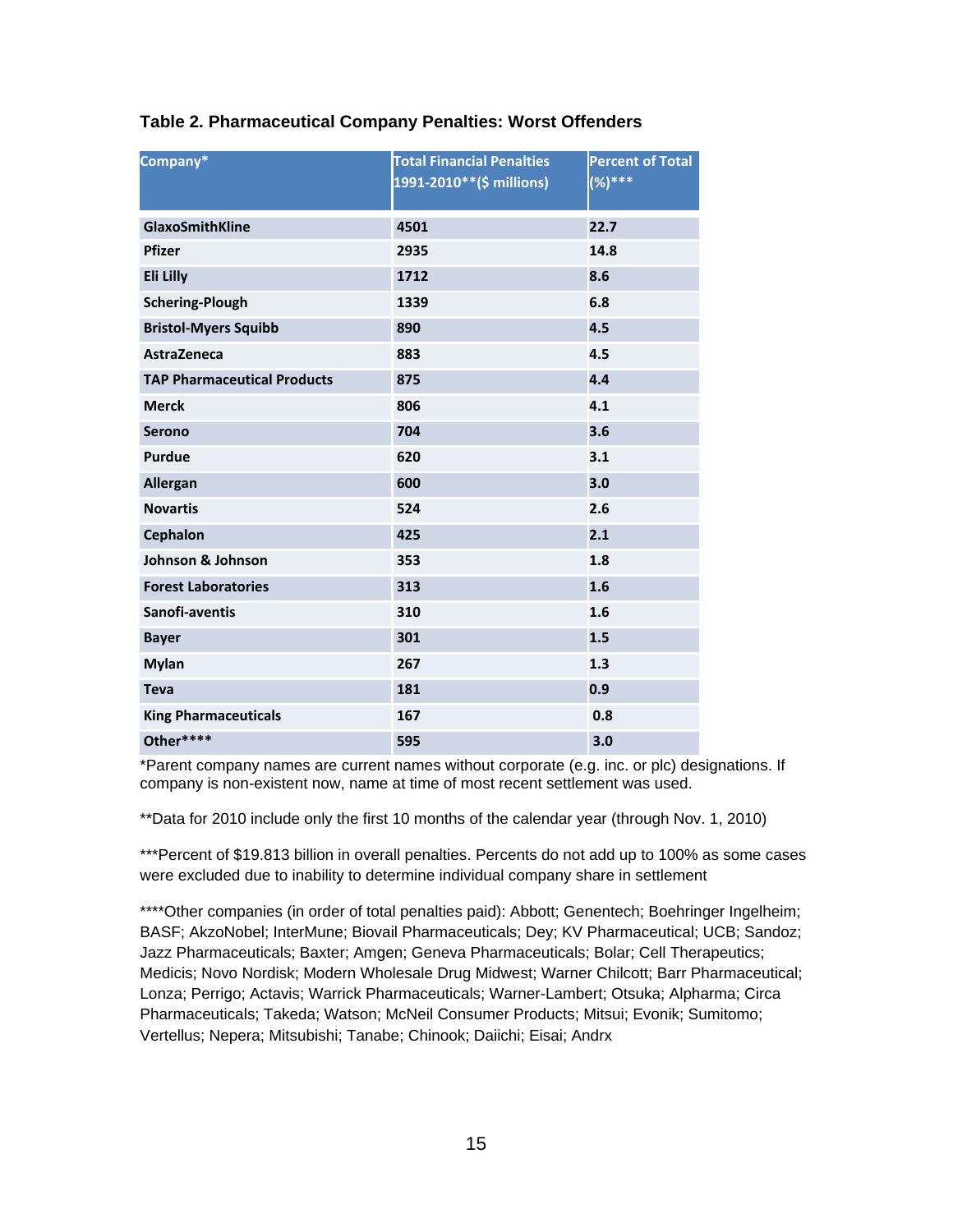| Table 3. Top 20 Largest Pharmaceutical Company Settlements, 1991-2010 |  |  |
|-----------------------------------------------------------------------|--|--|
|-----------------------------------------------------------------------|--|--|

| <b>Company</b>                          | <b>Total</b><br><b>Penalty</b> | Violation(s)                                                                                                 | Year | <b>Major Drug</b><br><b>Products</b><br><b>Involved</b>      | <b>Laws Allegedly Violated (if</b><br>applicable)                     |
|-----------------------------------------|--------------------------------|--------------------------------------------------------------------------------------------------------------|------|--------------------------------------------------------------|-----------------------------------------------------------------------|
| <b>GlaxoSmithKline</b>                  | \$3.4 billion                  | <b>Financial Violation</b>                                                                                   | 2006 |                                                              |                                                                       |
| Pfizer                                  | \$2.3 billion                  | <b>Unlawful Promotion;</b><br><b>Kickbacks</b>                                                               | 2009 | Bextra;<br>Geodon;<br>Zyvox; Lyrica                          | False Claims Act; Food,<br>Drug, and Cosmetics Act                    |
| Eli Lilly                               | \$1.4 billion                  | <b>Unlawful Promotion</b>                                                                                    | 2009 | Zyprexa                                                      | <b>False Claims Act; Food,</b><br><b>Drug, and Cosmetics Act</b>      |
| <b>TAP Pharmaceutical</b><br>Products   | \$875 million                  | <b>Overcharging Govt Health</b><br>Programs; Kickbacks                                                       | 2001 | Lupron                                                       | <b>False Claims Act;</b><br><b>Prescription Drug Marketing</b><br>Act |
| <b>GlaxoSmithKline</b>                  | \$750 million                  | <b>Poor Manufacturing</b><br><b>Practices</b>                                                                | 2010 | Kytril;<br>Bactroban;<br>Paxil CR;<br>Avandamet              | <b>False Claims Act; Food,</b><br><b>Drug, and Cosmetics Act</b>      |
| Serono                                  | \$704 million                  | <b>Unlawful Promotion;</b><br>Kickbacks; Monopoly<br><b>Practices</b>                                        | 2005 | Serostim                                                     | <b>False Claims Act</b>                                               |
| Merck                                   | \$650 million                  | <b>Overcharging Govt Health</b><br>Programs; Kickbacks                                                       | 2008 | Zocor; Vioxx;<br>Pepcid                                      | <b>False Claims Act; Medicaid</b><br><b>Rebate Statute</b>            |
| Purdue                                  | \$601 million                  | <b>Unlawful Promotion</b>                                                                                    | 2007 | Oxycontin                                                    | <b>False Claims Act</b>                                               |
| Allergan                                | \$600 million                  | <b>Unlawful Promotion</b>                                                                                    | 2010 | <b>Botox</b>                                                 | False Claims Act; Food,<br><b>Drug, and Cosmetics Act</b>             |
| AstraZeneca                             | \$520 million                  | <b>Unlawful Promotion;</b><br><b>Kickbacks</b>                                                               | 2010 | Seroquel                                                     | <b>False Claims Act</b>                                               |
| <b>Bristol-Myers</b><br>Squibb          | \$515 million                  | <b>Unlawful Promotion;</b><br>Kickbacks; Overcharging<br><b>Govt Health Programs</b>                         | 2007 | Abilify;<br>Serzone                                          | <b>False Claims Act; Food,</b><br><b>Drug, and Cosmetics Act</b>      |
| Schering-Plough                         | \$500 million                  | <b>Poor Manufacturing</b><br><b>Practices</b>                                                                | 2002 | Claritin                                                     | <b>FDA Current Good</b><br><b>Manufacturing Practices</b>             |
| Schering-Plough                         | \$435 million                  | <b>Unlawful Promotion;</b><br>Kickbacks; Overcharging<br><b>Govt Health Programs</b>                         | 2006 | Temodar;<br>Intron A; K-<br>Dur; Claritin<br><b>RediTabs</b> | False Claims Act; Food,<br><b>Drug, and Cosmetics Act</b>             |
| Pfizer                                  | \$430 million                  | <b>Unlawful Promotion</b>                                                                                    | 2004 | Neurontin                                                    | <b>False Claims Act; Food,</b><br>Drug, and Cosmetics Act             |
| Cephalon                                | \$425 million                  | <b>Unlawful Promotion</b>                                                                                    | 2008 | Actig;<br>Gabatril;<br>Provigil                              | False Claims Act; Food,<br><b>Drug, and Cosmetics Act</b>             |
| Novartis                                | \$423 million                  | <b>Unlawful Promotion;</b><br>Kickbacks                                                                      | 2010 | Trileptal                                                    | <b>False Claims Act; Food,</b><br><b>Drug, and Cosmetics Act</b>      |
| AstraZeneca                             | \$355 million                  | <b>Overcharging Govt Health</b><br>Programs                                                                  | 2003 | Zoladex                                                      | <b>Prescription Drug Marketing</b><br>Act                             |
| Schering-Plough                         | \$345 million                  | <b>Overcharging Govt Health</b><br>Programs; Kickbacks                                                       | 2004 | Claritin                                                     | <b>False Claims Act; Anti-</b><br>Kickback Statute                    |
| <b>Forest Laboratories</b>              | \$313 million                  | <b>Unlawful Promotion;</b><br><b>Concealing Study Findings;</b><br>Kickbacks; Illegal<br><b>Distribution</b> | 2010 | Levothyroid;<br>Celexa;<br>Lexapro                           | <b>False Claims Act; Food,</b><br><b>Drugs, and Cosmetics Act</b>     |
| Johnson & Johnson<br>(State settlement) | \$258 million                  | <b>Unlawful Promotion</b>                                                                                    | 2010 | Risperdal                                                    | <b>Medical Assistance Program</b><br><b>Integrity Law</b>             |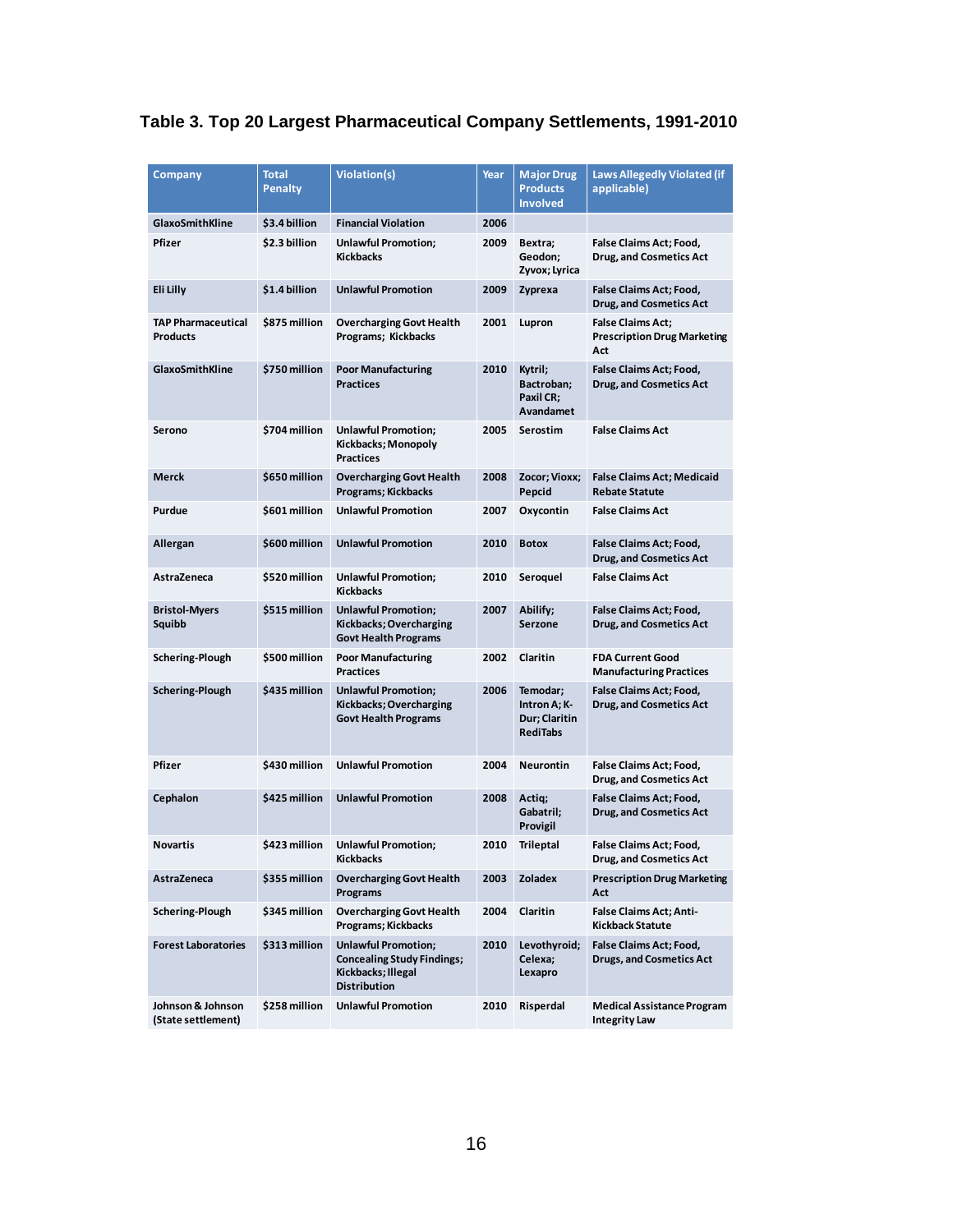### **Types of Violations**

Violations were classified into nine general categories (as explained in Table 1). The frequency and total financial penalties for each violation are shown in Figures 4 and 5, respectively. Overcharging government health programs comprised the largest number of settlements (Figure 4), while unlawful promotion resulted in the single largest amount of financial penalties (Figure 5). Several categories of violations had financial penalties disproportionate to the number of settlements they comprised, demonstrating that certain violations (financial violations, such as tax fraud) were penalized more severely than others (overcharging government health programs like Medicaid). This was partly explained by the extent to which the violations were part of federal or state settlements, as state settlements had much lower financial penalties than federal settlements. For example, overcharging government health programs constituted 43 percent of all violations, but only 12 percent of total financial penalties. The majority of these violations (71 percent) were part of smaller state settlements. In contrast, for financial violations, one case (in which the penalty was \$3.4 billion) accounted for almost all financial penalties (\$3.56 billion).





**<sup>\*</sup>Through Nov. 1, 2010. Some settlements involved more than one type of violation.**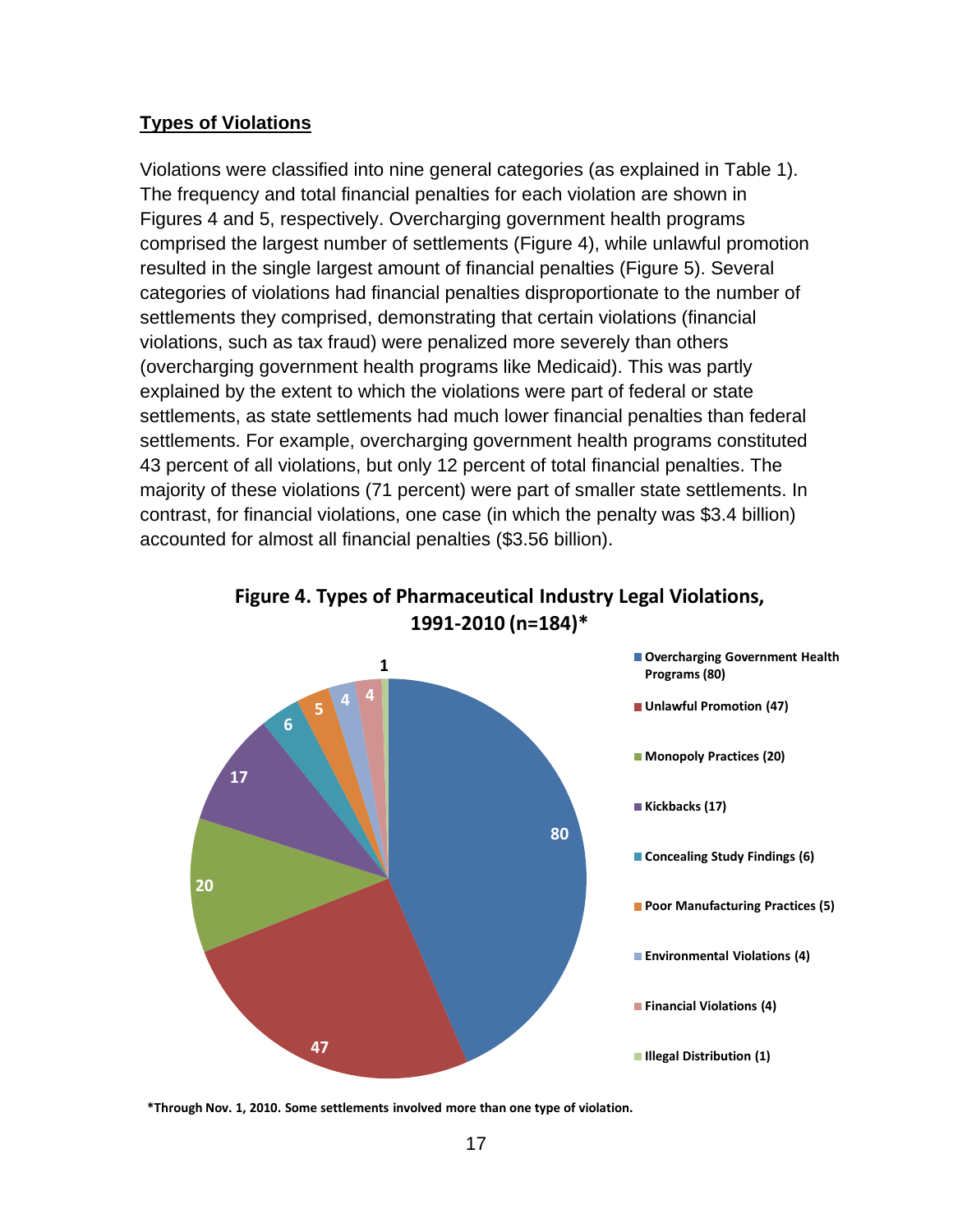

#### **Figure 5. Pharmaceutical Industry Financial Penalties by Type of Violation, 1991‐2010\* (\$ millions)**

On the federal level, the type of violation that accounted for a major part of the increase in total financial penalties over time was unlawful promotion, of which illegal off-label promotion was the main offense. From 1991 through 2005, unlawful promotion constituted only 16 percent of all violations, comprising only \$516 million in financial penalties. Over the past five years (2006-2010), unlawful promotion came to comprise over half (53 percent) of all violations, totaling at least \$3.3 billion in financial penalties, a six-fold increase in financial penalties for this violation compared with the previous fifteen years. In comparison, total financial penalties for all violations increased just three-fold over this same time period.

On the state level, the most common violation was the overcharging of government health programs, such as Medicaid. Since the first case was settled in 2005, state settlements involving this violation have accounted for two-thirds (66 percent) of cases (Appendix 2, Figure G) and almost half (47 percent) of all financial penalties.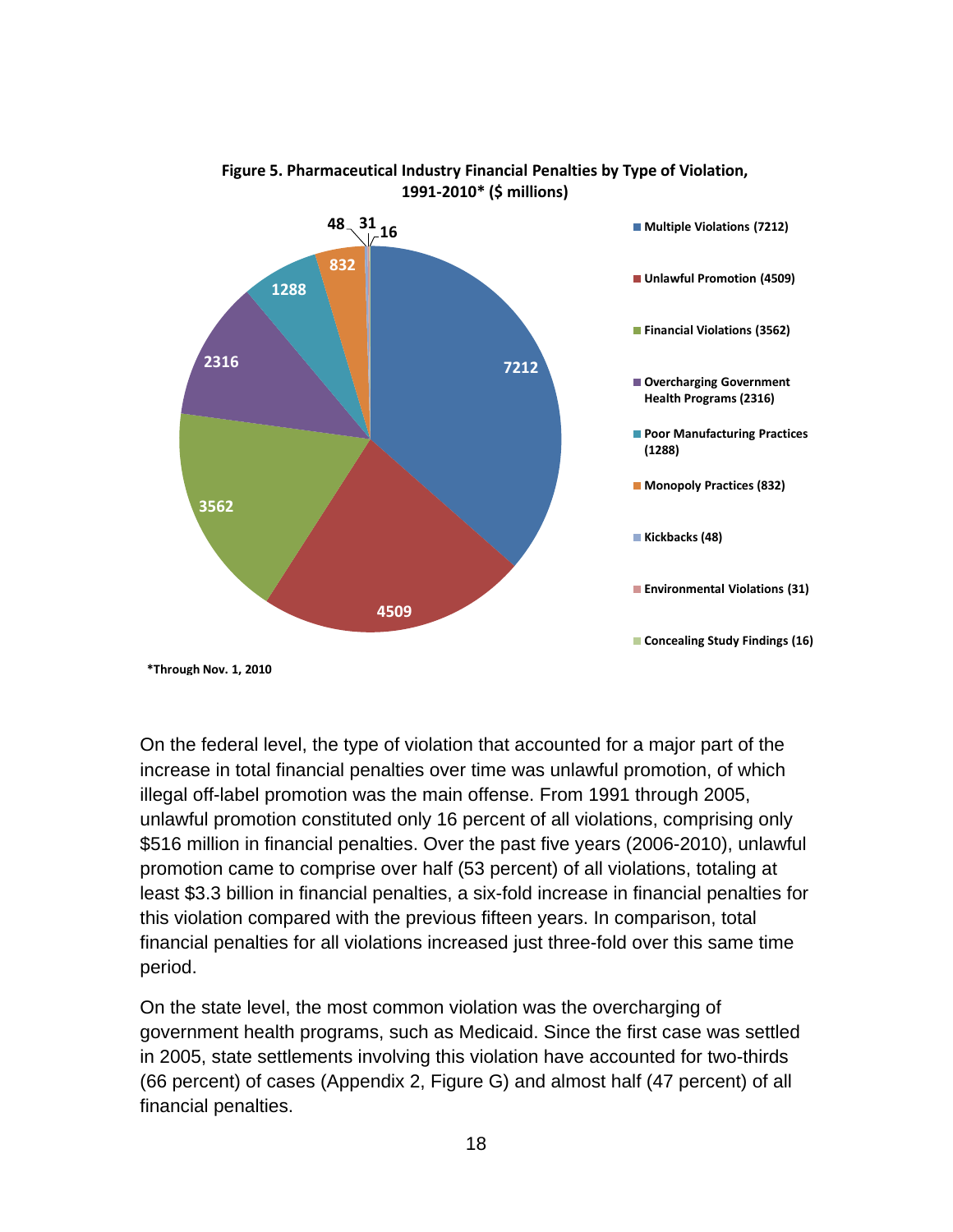## <span id="page-18-0"></span>**Discussion**

#### *Violations Are Increasing*

In general, the amount of money paid out by pharmaceutical companies in response to government action against their illegal activities is increasing at both the federal and state levels. The past five years have seen the sharpest rise in both number of settlements and total financial penalties. Although it is not precisely clear why such a dramatic increase has occurred, it is likely attributable to a combination of increased pharmaceutical company violations and increased enforcement activities.

On the federal level, unlawful promotion was the violation resulting in the single largest amount of financial penalties overall, and it was a major factor in the dramatic increase in total penalties over time. This category mainly consists of off-label promotion of drugs for indications not approved by the FDA, a practice that can be dangerous to patients. For example, in 2009, Pfizer was charged with illegally promoting Bextra (a pain medicine) for unproven, unapproved uses. The FDA later removed Bextra from the market due to its dangerous side effects.<sup>22</sup>

One reason why off-label promotion has become so widespread may involve the fact that a decreasing number of important new drugs have come onto the market over the past few years.<sup>23</sup> Thus, companies are likely under pressure to maximize sales of their existing products by any means, including by illegally promoting off-label use. This has been evident in the systematic and widespread that perhaps one of every five prescriptions dispensed are for off-label uses, with company practices<sup>24</sup> designed to increase market share. Studies have shown even higher rates for certain medication classes, such as seizure and heart medications.<sup>25</sup>

time, and it was the violation resulting in the largest number of state settlements average wholesale price (AWP) higher than the price the companies would actually charge providers and pharmacies. Most state Medicaid programs rely on these published AWPs to determine how much to reimburse providers and On the state level, overcharging of government health programs, mainly Medicaid, was the violation most responsible for the increase in settlements over overall. This violation occurred primarily in the form of companies publishing an pharmacies for drugs,  $26$  meaning that they end up paying greatly inflated prices for the drugs. In some cases, state Medicaid programs were paying providers as much as 12 times the actual cost of a drug. $27$ 

One reason certain companies were responsible for a larger proportion of violations than others may be that these illegal activities and subsequent financial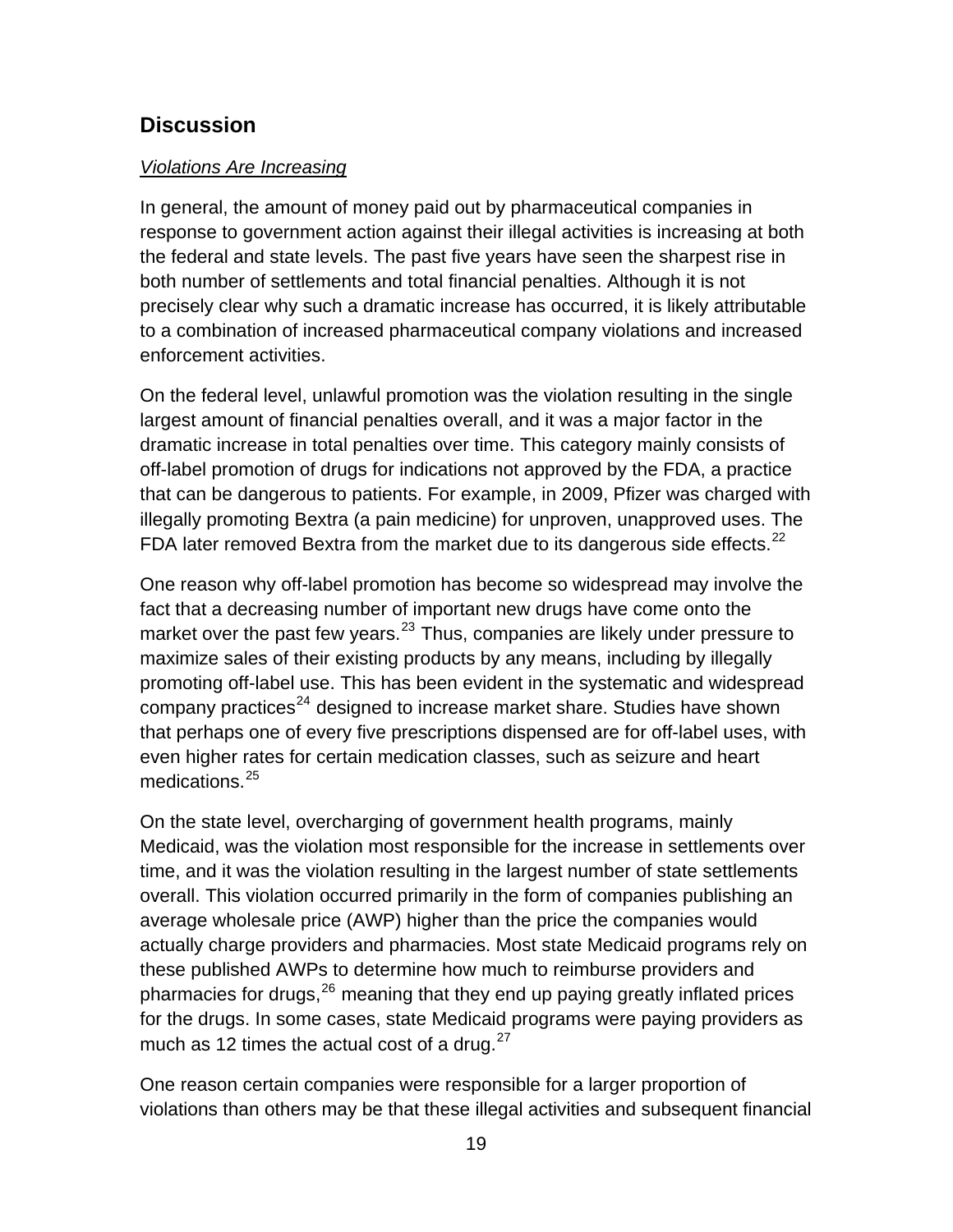penalties are related to the financial position of the company. GlaxoSmithKline and Pfizer were the worst offenders in terms of total financial penalties paid out, and have been the two largest pharmaceutical companies in the world in total sales for at least five of the past seven years.<sup>28</sup> Market share also is probably a major factor. The federal FCA is structured to recoup "triple damages," that is, three times the amount of money lost to the federal government through fraud. It follows that the greater the market share of a particular product, the greater the cost to the government resulting from any violations related to that product, leading to greater financial penalties under the FCA.

#### **Current Enforcement Mechanisms**

fraud. The federal government provided incentives for states, through the Deficit sufficiently high financial penalties and strong *qui tam* provisions.<sup>30</sup> For example, States are increasingly realizing the critical role of FCAs in combating Medicaid Reduction Act (DRA) of 2005, to enact strong FCA laws, with the primary goal being to fight Medicaid fraud. As of 2009, although 32 states had enacted FCAs, only 14 states had laws that met the DRA standard.<sup>[29](#page-33-0)</sup> To ensure that states' FCAs meet DRA standards, the Office of Inspector General (OIG) of HHS examines the laws and makes sure they conform to four criteria, including having after an OIG review, Louisiana made its existing FCA law compliant with the DRA by, among other things, increasing the minimum civil penalties that would be levied for violations of the law. $31$  As state Medicaid programs continue to experience budget crises, $32$  and with the predicted growth of Medicaid over the next ten years due to the Affordable Care Act (ACA), it is likely that state enforcement of laws against Medicaid fraud will become more of a priority.

On the federal level, the major driver of increased enforcement in recent years has been the dramatic increase in *qui tam* cases in the past five to ten years, now constituting the majority of federal settlements. These cases are initially increased financial rewards for coming forward, were enacted in 1986. $^{33}$  $^{33}$  $^{33}$  Thus, it brought by former employees of pharmaceutical companies, and then are taken up by federal and/or state enforcement agencies. However, the amendments to the FCA, which afforded increased protection for whistleblowers, in addition to does not explain the more recent spike in these cases. More likely, the increased publicity these settlements have been receiving may have emboldened more industry insiders to come forward.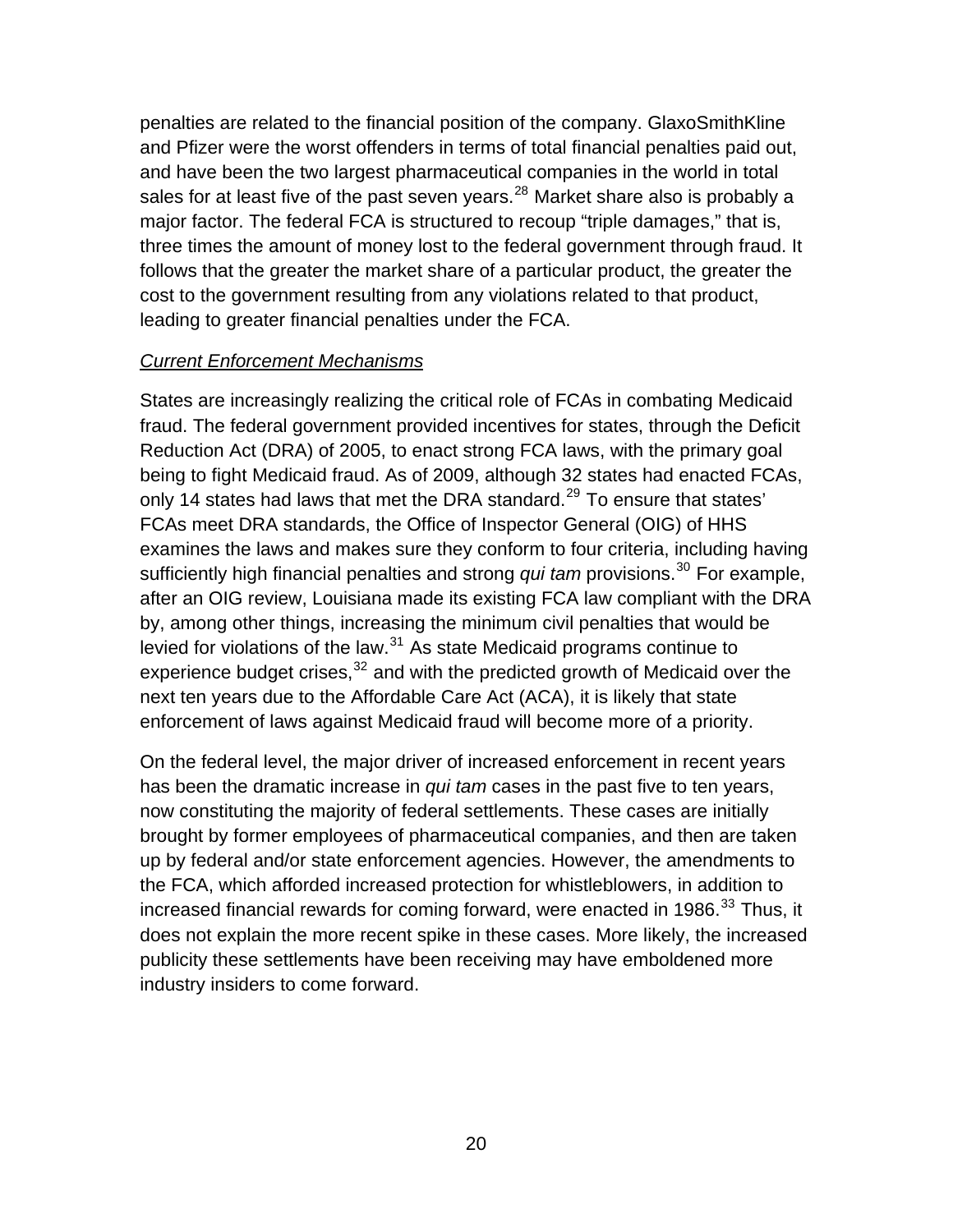## *The Current System of Enforcement Is Not Working*

Clearly, the continuing increase in violations by pharmaceutical companies despite such large financial settlements is an indication that the current system o f enforcement is not working. The lack of criminal prosecution that would result in jailing of company executives has been cited as a major reason for the continuing large-scale fraud, in addition to the fact that current settlement payouts may not be a sufficient deterrent. For example, GlaxoSmithKline and Pfizer have paid out a combined total of \$7.44 billion in financial penalties over the past 20 years. These two companies made a combined \$16.5 billion in global net profits in one year alone.<sup>34</sup> Thus, these financial penalties, although increasing, remain a very small fraction of company net profits and therefore do not provide a sufficient deterrent against further violations. Increased punishments may be needed, such as significantly larger financial penalties and, if appropriate, felony prosecution—including jail—for company executives engaging in criminal behavior. Eric Blumberg, the FDA Deputy Chief Counsel for Litigation, addressed this issue recently, indicating that the government is considering criminal prosecution of pharmaceutical company executives for violations such as off-label promotion in the future. He noted:

individuals—at all levels in the corporate hierarchy—...we can not expect "…unless the government shows more resolve to criminally charge to make progress in deterring...off-label promotion."[35](#page-33-0)

[This more aggressive level of enforcement would be based on applying the](#page-33-0) "Park [doctrine," a legal precedent that holds top corporate executives liable for ille](#page-33-0)gal "...implement measures that will prevent [these] violations in the first instance," $^{36}$ conduct within their company, even if they didn't know about or participate in it. The main purpose of employing this standard is to force companies to particularly in cases where public safety is at risk. In addition to the prospect of jail time for individual executives, a felony conviction could result in their companies becoming ineligible for reimbursement from federal and state health programs,<sup>[37](#page-34-0)</sup> a critical source of pharmaceutical company revenues.

## *Limitations and Future Directions*

There are several limitations to this study. First, this data set may not be complete and may therefore understate the extent of criminal and civil violations by the pharmaceutical industry. It was compiled based on official press releases from federal and state government websites; some settlements may not have been made public. To our knowledge, there is no official, comprehensive, publicly available source for all government actions taken against named pharmaceutical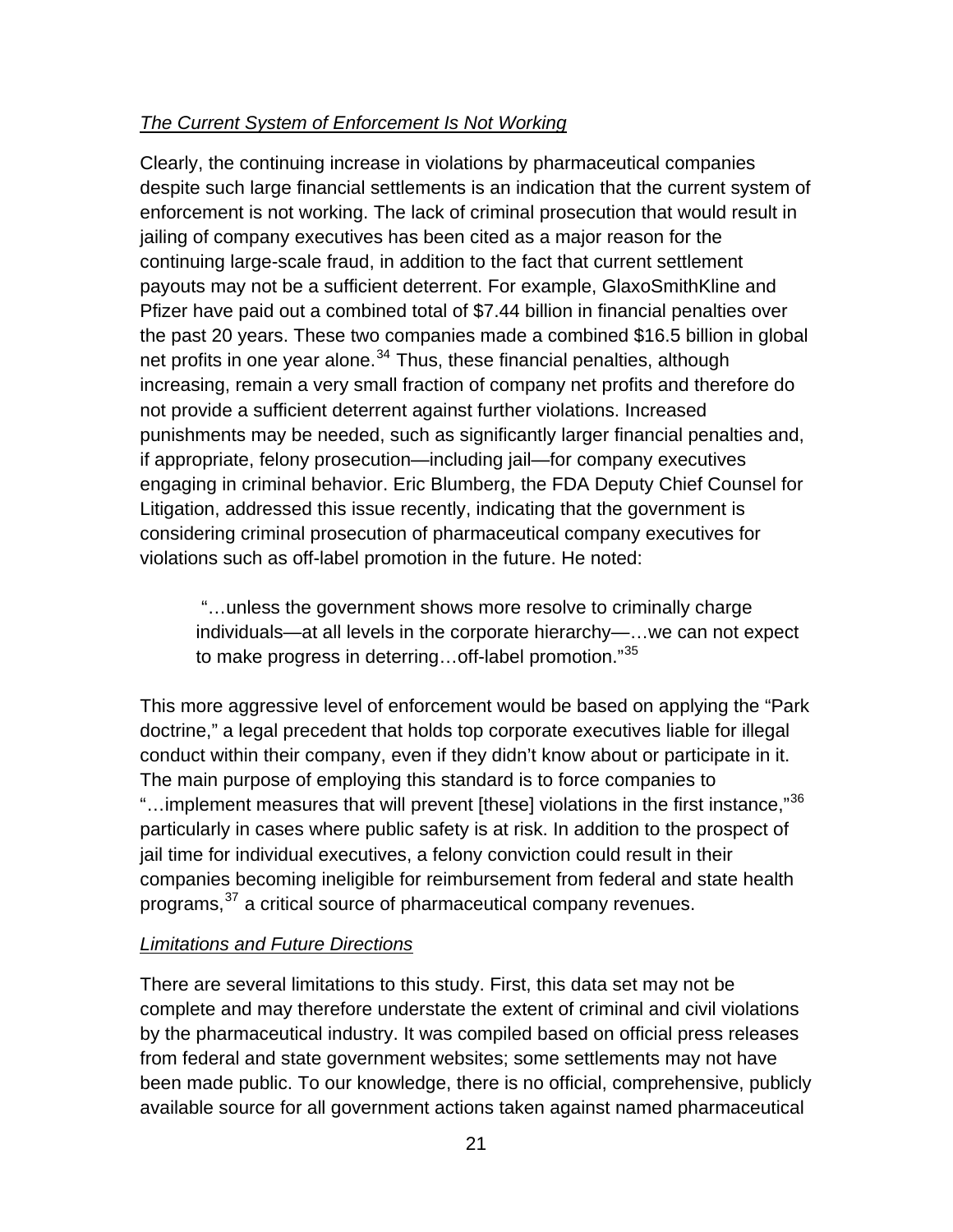companies. In addition, there was considerable variability in the availability of violations occurred (typically several years prior to the settlement date). In other press releases from state Attorney General websites, with older releases generally not as readily available as new releases. This may have biased the trend data towards seeming like a greater increase in state settlements over time than is actually the case. Finally, the study documents trends in settlements by settlement date, which does not reflect the date(s) during which the actual words, the study does not reflect real-time trends in unlawful behavior by companies.

Future research could look further into the reasons for the increased trend in expanded upon through analysis of more comprehensive data sources, such as available. In addition, subsequent research could quantify the effect of certain settlements and penalties over the past 20 years. This study also could be DOJ and individual state attorney general records if they were to be made enforcement activities on trends in violations at the state level, particularly as more states enact FCAs and strengthen whistleblower provisions.

#### **Conclusion**

Over the past two decades, there has been a marked increase in the number of settlem ents between pharmaceutical companies and the federal and state govern ments, as well as in the size of the accompanying financial penalties paid by these companies. The reasons for these increases are unclear, but are likely related to a combination of increased violations by the companies and increased federal resources. These offenses require a more robust response. Given the prosecution-including jail- of company leadership would provide a more effective enforcement on the part of federal and state governments. Despite increased government enforcement, illegal pharmaceutical company activities continue to endanger public safety and rob the government of increasingly scarce state and small size of current financial penalties relative to these companies' profits, we believe that both significantly increased financial penalties and criminal deterrent to this unlawful behavior.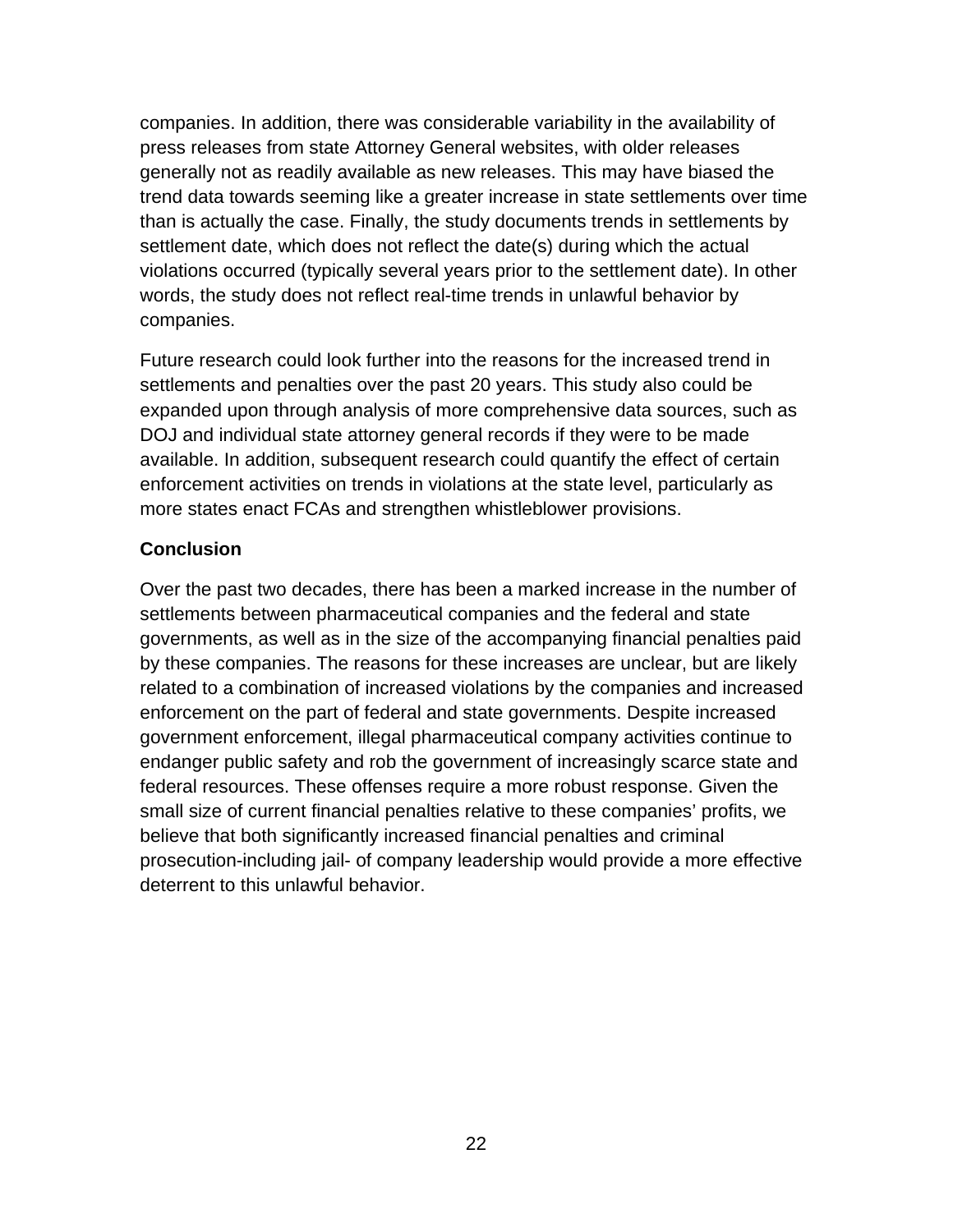#### <span id="page-22-0"></span>**Appendix 1: Methods and Data Sources**

#### *Federal Cases*

For federal cases, the following data sources were accessed between July 2010 and November 2010: 1) U.S. Department of Justice website (www.justice.gov), 2) an archive website (www.archive.org) containing Department of Justice websites dating back to 1994, 3) the Securities and Exchange Commission website (www.sec.gov), 4) a web slide show prepared by the law firm Patton Boggs LLP entitled "The InterMune Settlement: Deferred Prosecution Agreements in the Under the False Claims Act,"<sup>40</sup> 7) the Taxpayers Against Fraud (TAF) Education 2010," $^{42}$  and 9) the Federal Contractor Misconduct Database website. $^{43}$ Context of Off-Label Investigations,"38 5) a web document prepared by the law firm EpsteinBeckerGreen entitled, "Pharmaceutical and Medical Device Manufacturers: Recent Settlements and Investigations Related to Marketing, Pricing and Associated Activities—Public Settlements and Investigations,"<sup>39</sup> 6) a web publication by the law firm Mitchell & DeClerck entitled, "Medical Fraud Fund website called the False Claims Act Legal Center,  $41$  8) a web publication by the law firm Crowell & Moring LLP entitled "False Claims Act Settlements 2000-

Relevant items from the Department of Justice website were found by going to the part of the website entitled "Briefing Room," and then going to "Justice News." Press releases from 2009 and 2010 were searched for the dollar sign (\$) in the press release. Relevant findings were entered into the database. The search was performed again on November 1, 2010.

Because older Department of Justice press releases were not posted on the website, the archive website (www.archive.org) was used. On this website, the term "www.usdoj.gov" was typed into the search box. From there, links to press releases were used. Sometimes the link would say "Press Releases," and other times it would say "Office of Public Affairs Press Releases," depending o n the iteration of the archived website. The archive went as far back as 1994, though some of the material referenced case s going back to 1991.

To search the Securities and Exchange Commission website, the link to "Press Releases" was used, and then each year was searched (1997-2010) using a dollar sign in the search function, similar to the way the Department of Justice website was searched. The search was repeated on November 1, 2010.

Various methods were used to verify cases, with the goal of finding an official state or federal press release for each civil and criminal action taken. This method was used to verify the material from Patton Boggs LLP,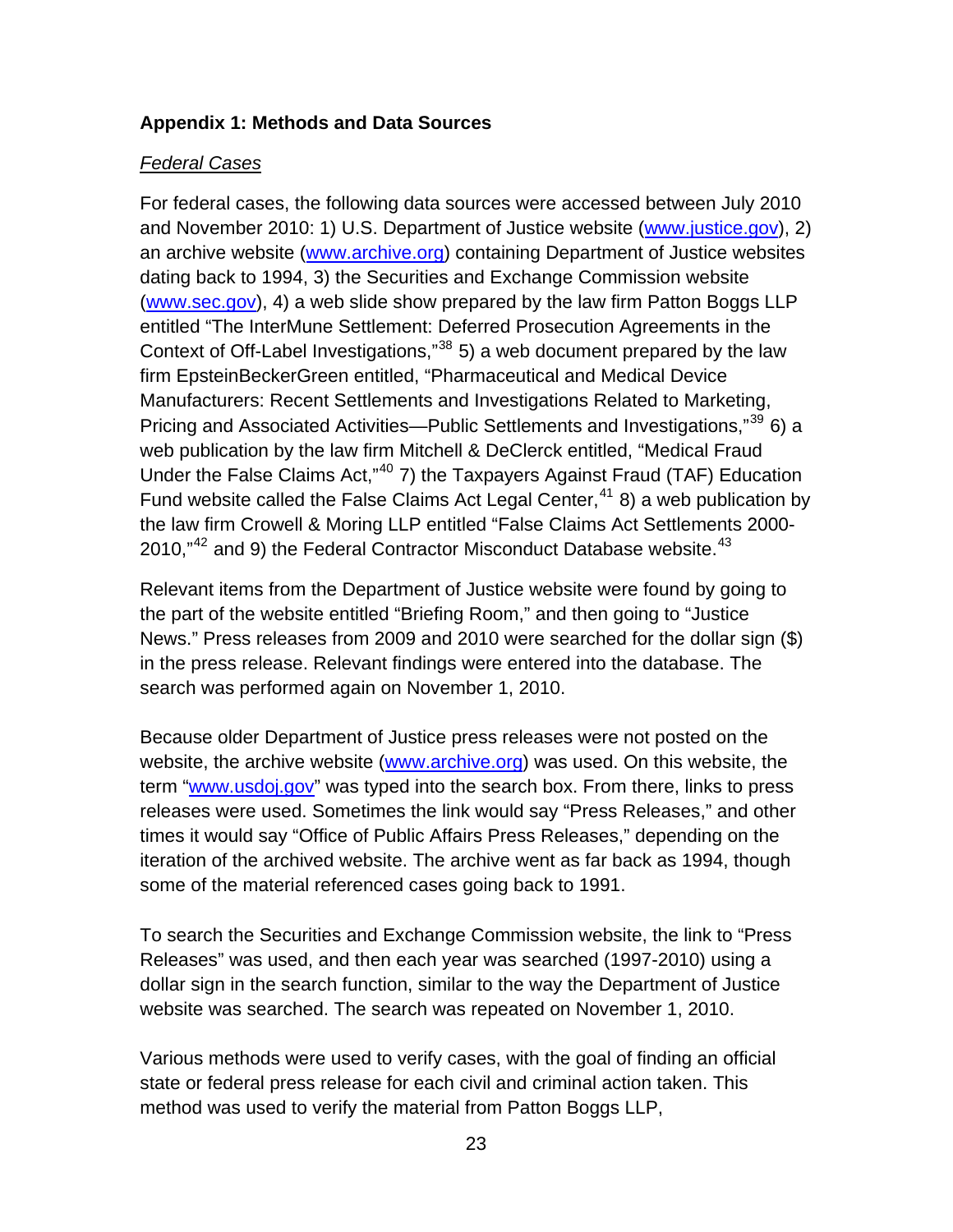EpsteinBeckerGreen, Mitchell & DeClerck, the False Claims Act Legal Center, Crowell & Moring, and the Federal Contractor Misconduct Database.

The majority of federal settlements were found in Department of Justice press releases, both current and archived. The earliest federal settlement in the database was in 1991.

## *State Cases*

For those cases involving state governments only, two sources were used. Information on individual and multi-state settlements was obtained from a search of press releases available on each state's Attorney General website. All pres s release titles were either searched individually for relevant cases, or a text search was employed, utilizing the following four terms: "drug", "pharma", "pharmaceutical", and "settle". To access older press releases not available on the current Attorney General websites, the archive website **www.archive.org** was used, with either the current state Attorney General web address or an alternative URL (e.g., "[www.ag.\[state name\].gov](http://www.archive.org/)" or "ag.state.[state name].us"), typed into the search box. Sufficient numbers of resulting links for each state were selected to yield all accessible past iterations of the websites.

from the National Association of Attorneys General (NAAG)<sup>44</sup> were used: 1) For antitrust cases, the following URL was accessed: http://naag.org/antitrust.php. For verification of state antitrust and Medicaid fraud cases, two data sources "Multistate Litigation Database" was selected, and then "Search Civil only" was selected. Titles were searched individually for cases related to the pharmaceutical industry. In addition, "Antitrust Press Releases," an archive of antitrust press releases, was selected and titles were searched individually for relevant cases; 2) For Medicaid fraud cases, the National Association of Medicaid Fraud Control Units (NAMFCU) website was accessed at [http://www.namfcu.net/](http://www.archive.org/). The "Resources" tab and the "Medicaid Fraud Reports" link were selected. This archive contained a partial list of voluntarily submitted press releases from state Attorneys General. Within each bimonthly report, the word "pharmaceutical" was typed into the full-text search box and relevant cases were found.

Almost all of the information on state cases was obtained from individual states' Attorney General websites, and therefore there was considerable variability in the information that was available. The earliest year of press releases found ranged from 1994 to 1995 in some states to as recent as 2009 in others, meaning that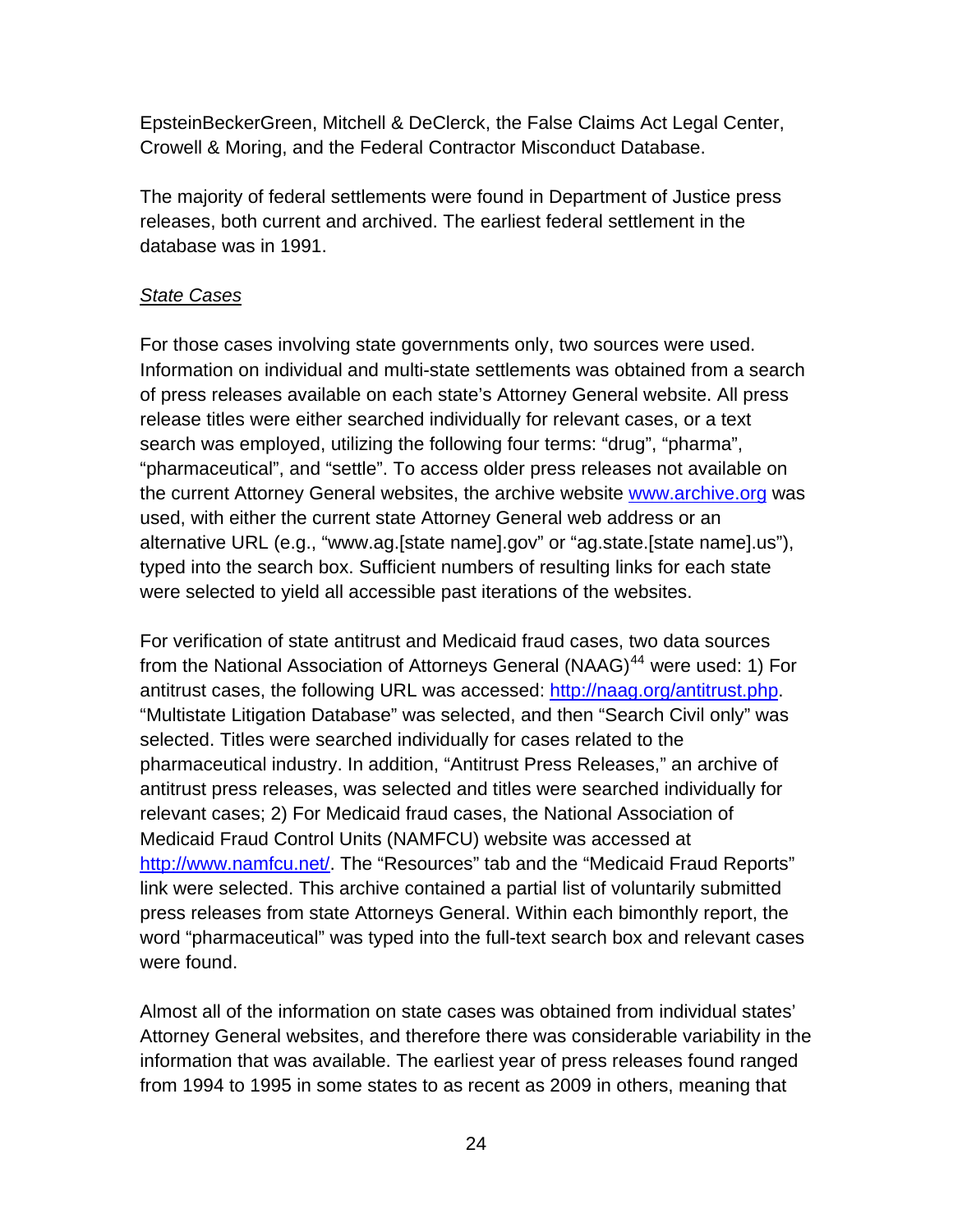the sample obtained was likely not comprehensive of all state settlements. The earliest state settlement was in 1992.

All state cases were retrieved between October 4, 2010 and October 22, 2010. All current state Attorney General websites were accessed again on November 1, 2010, to look for any additional cases.

## *False Claims Act*

All federal FCA violations by pharmaceutical companies, involving either a pharmaceutical product or general company violations, were compiled 1) from cases in which a violation of the FCA was explicitly stated in the database press release or, 2) from a cross-check with the database entitled "False Claims Act Settlements 2000-2010" from Crowell & Moring LLP.<sup>[45](http://www.archive.org/)</sup>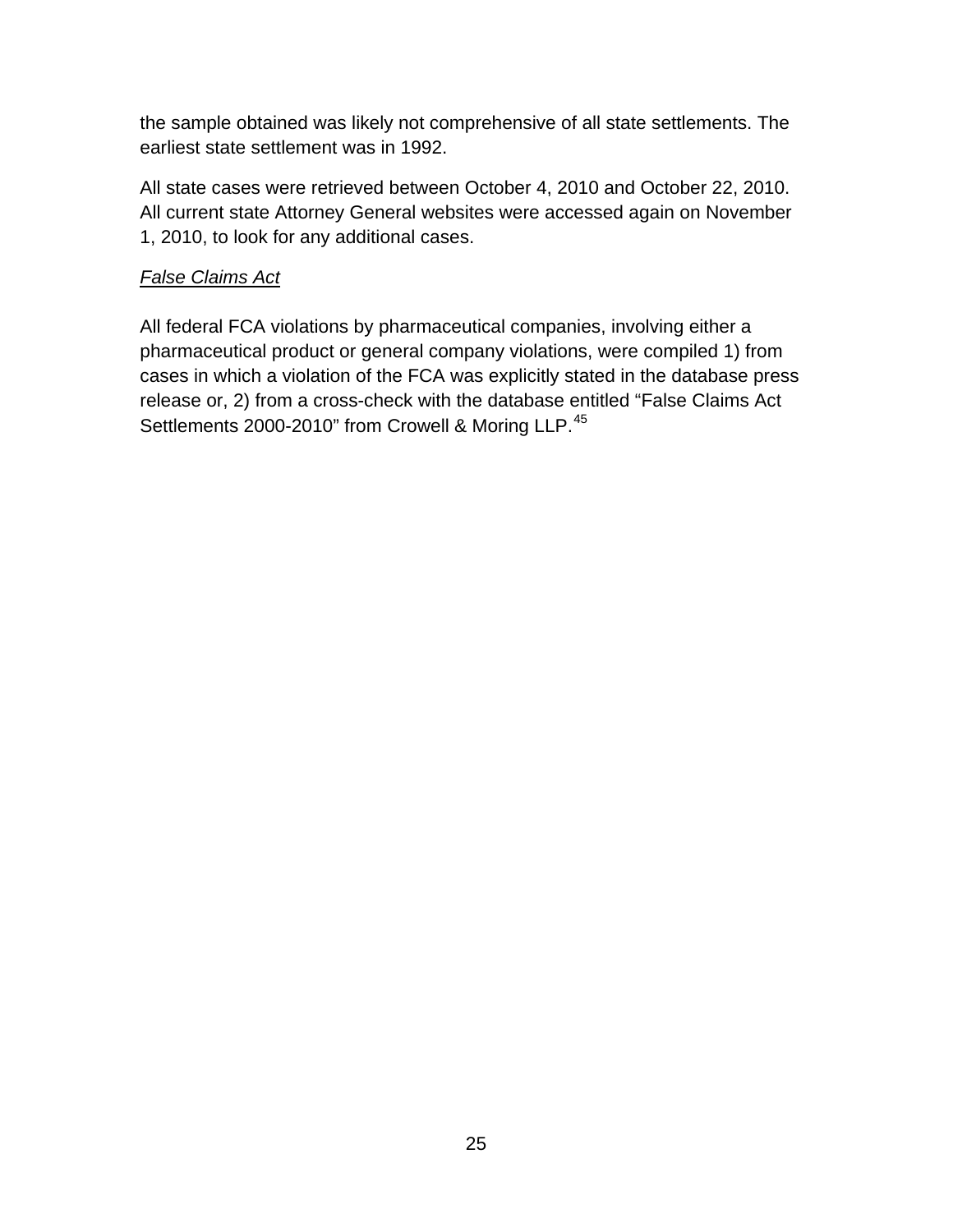<span id="page-25-0"></span>



**Year**

**Figure A. Number of Pharmaceutical Industry Settlements: State vs. Federal**

**\*2010 data include only the first 10 months of the calendar year (through Nov. 1, 2010)**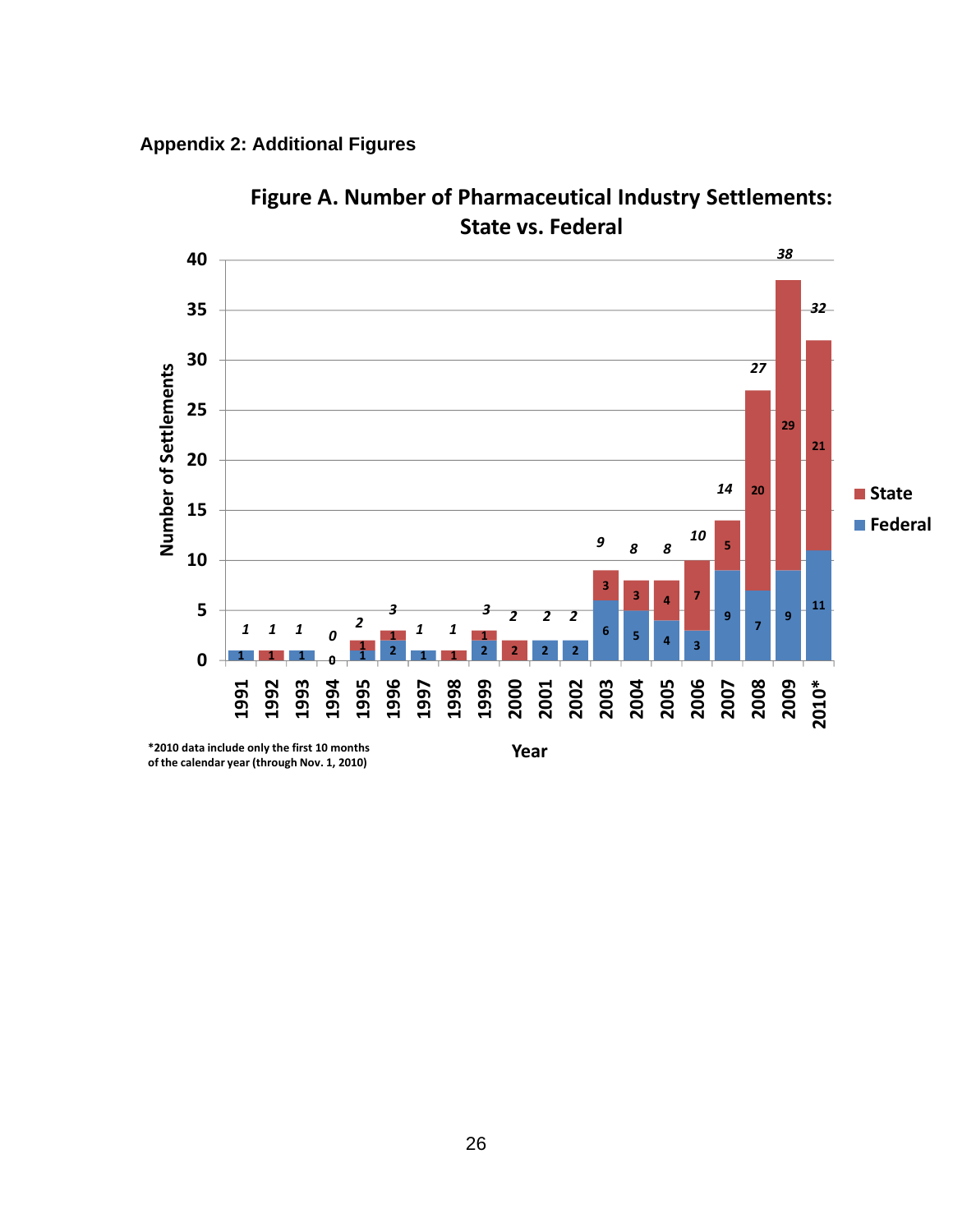![](_page_26_Figure_0.jpeg)

**Figure B. Pharmaceutical Industry Financial Penalties: State vs. Federal**

**of the calendar year (through Nov. 1, 2010)**

**Year**

**accountsfor the spike in financial penalties in 2006.**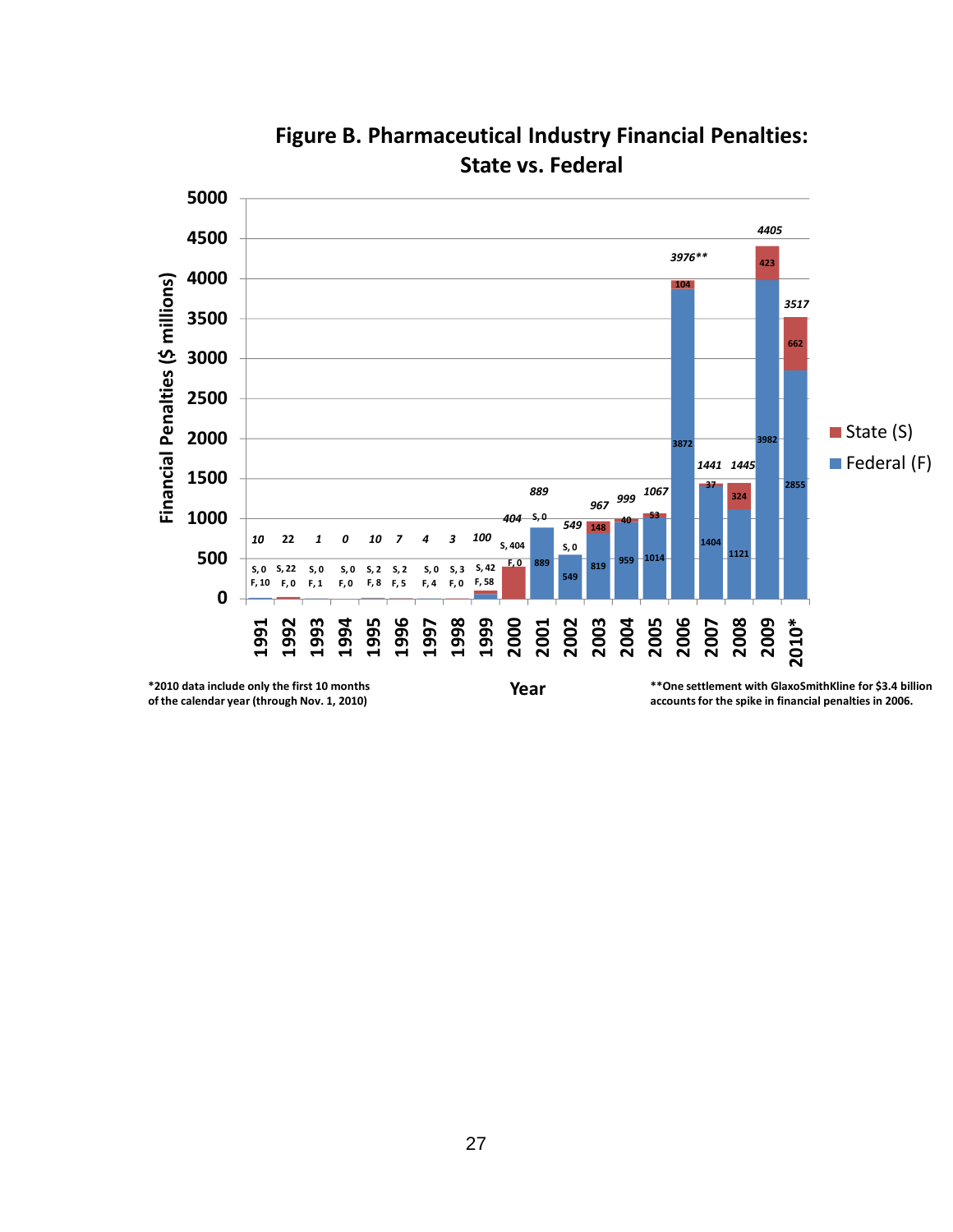![](_page_27_Figure_0.jpeg)

**Figure C. Number of Pharmaceutical Industry Settlements: Civil vs. Criminal**

**of the calendar year (through Nov. 1, 2010)**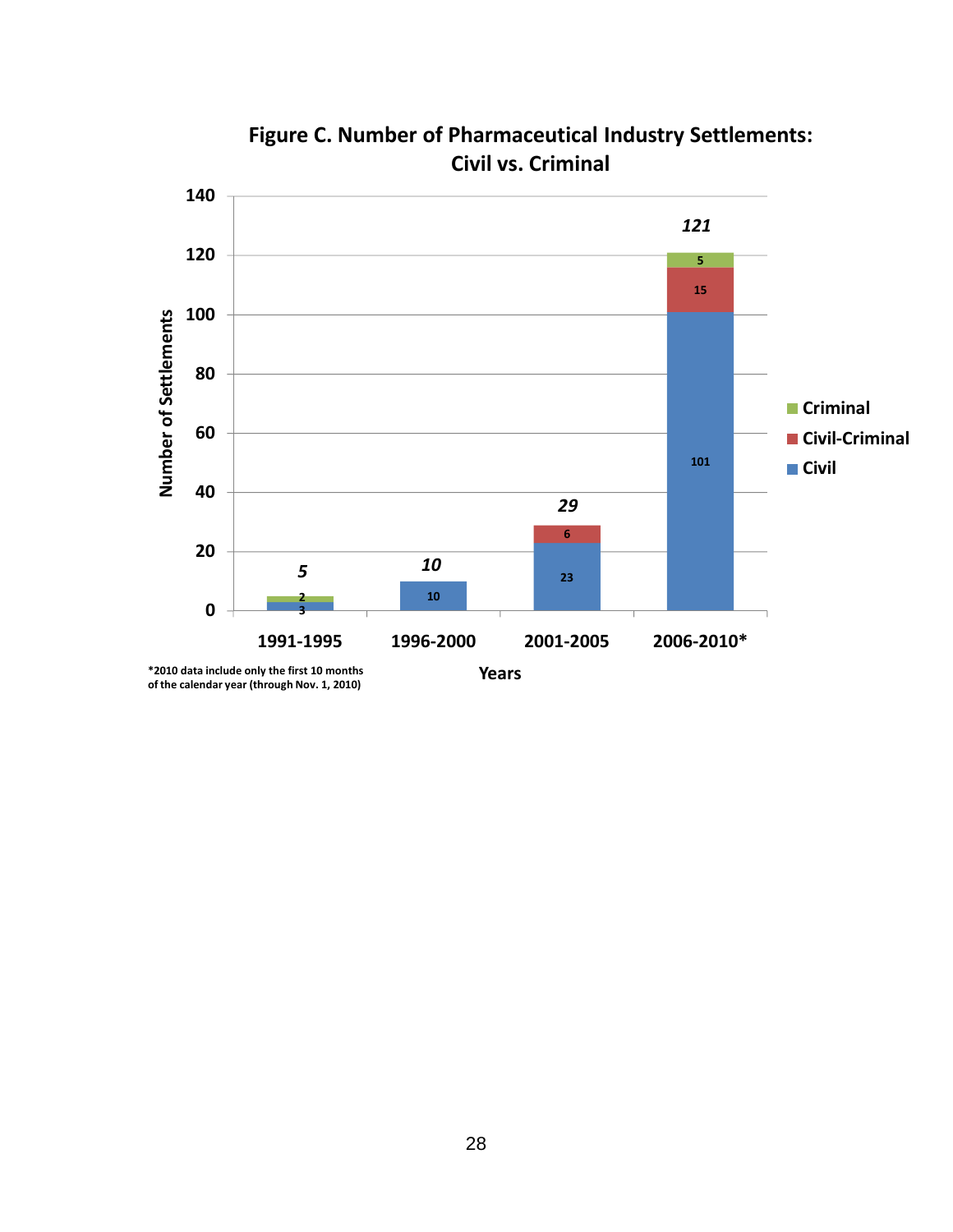![](_page_28_Figure_0.jpeg)

**Figure D. Pharmaceutical Industry Financial Penalties: Civil vs. Criminal**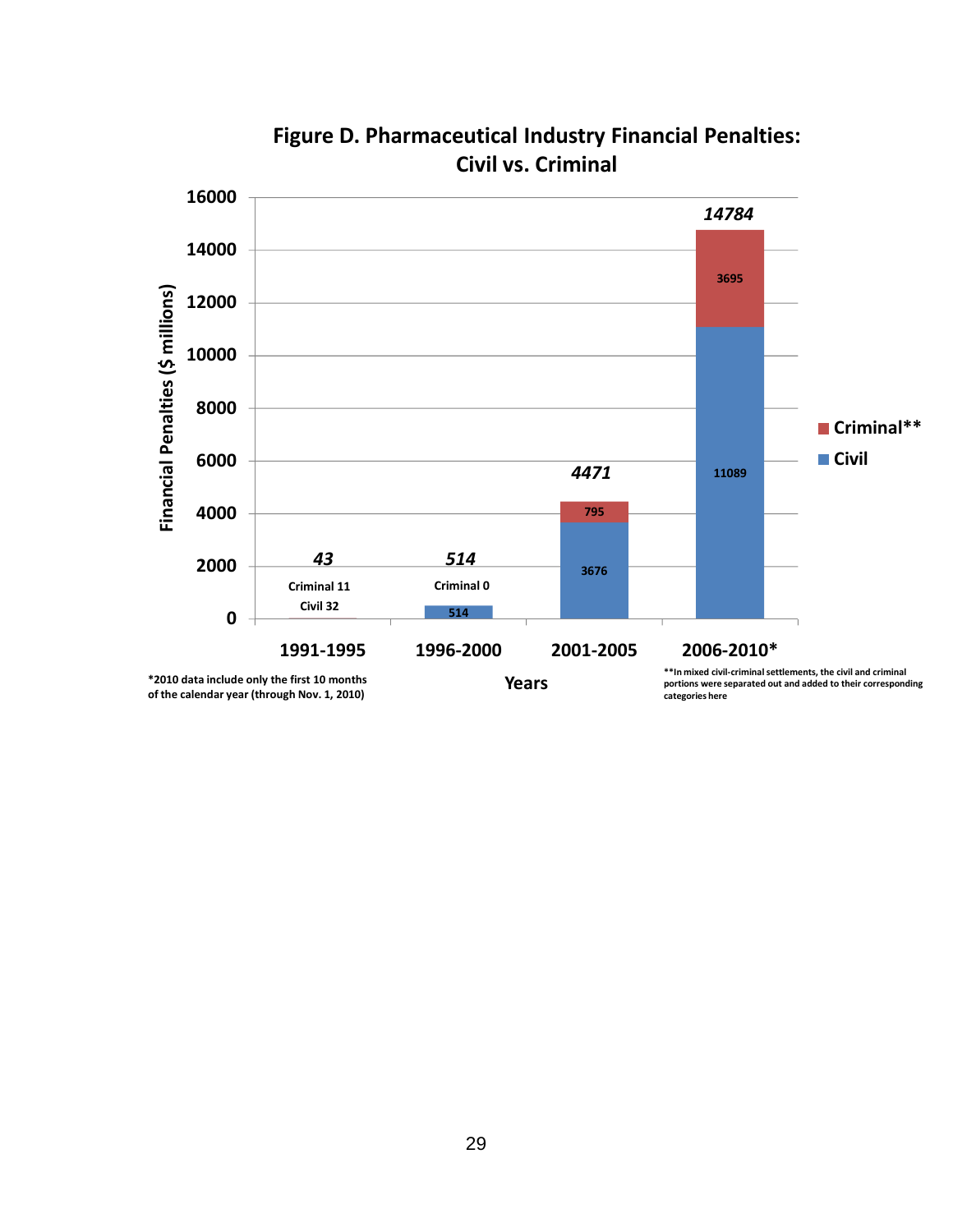![](_page_29_Figure_0.jpeg)

# **Figure E. Qui Tam ("Whistleblower") Cases and other Categories of Federal Pharmaceutical Industry Settlements**

**the calendar year (through Nov. 1, 2010)**

**\*\*\*"Other False Claims Act (FCA)" refersto any settlement involving at least one FCA violation**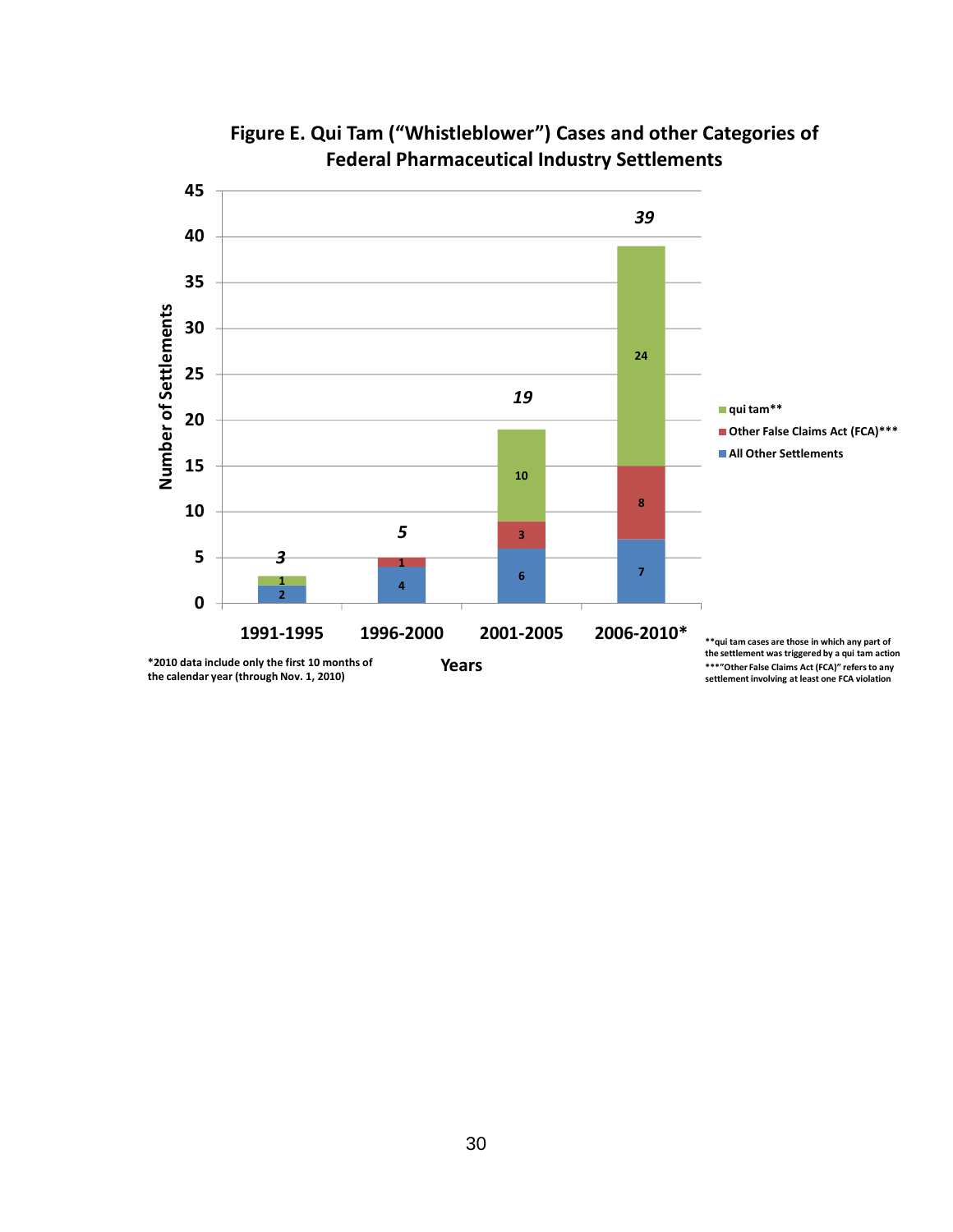![](_page_30_Figure_0.jpeg)

**Figure F. Qui Tam ("Whistleblower") Federal Pharmaceutical Industry Settlements: Financial Penalties(\$ millions)\***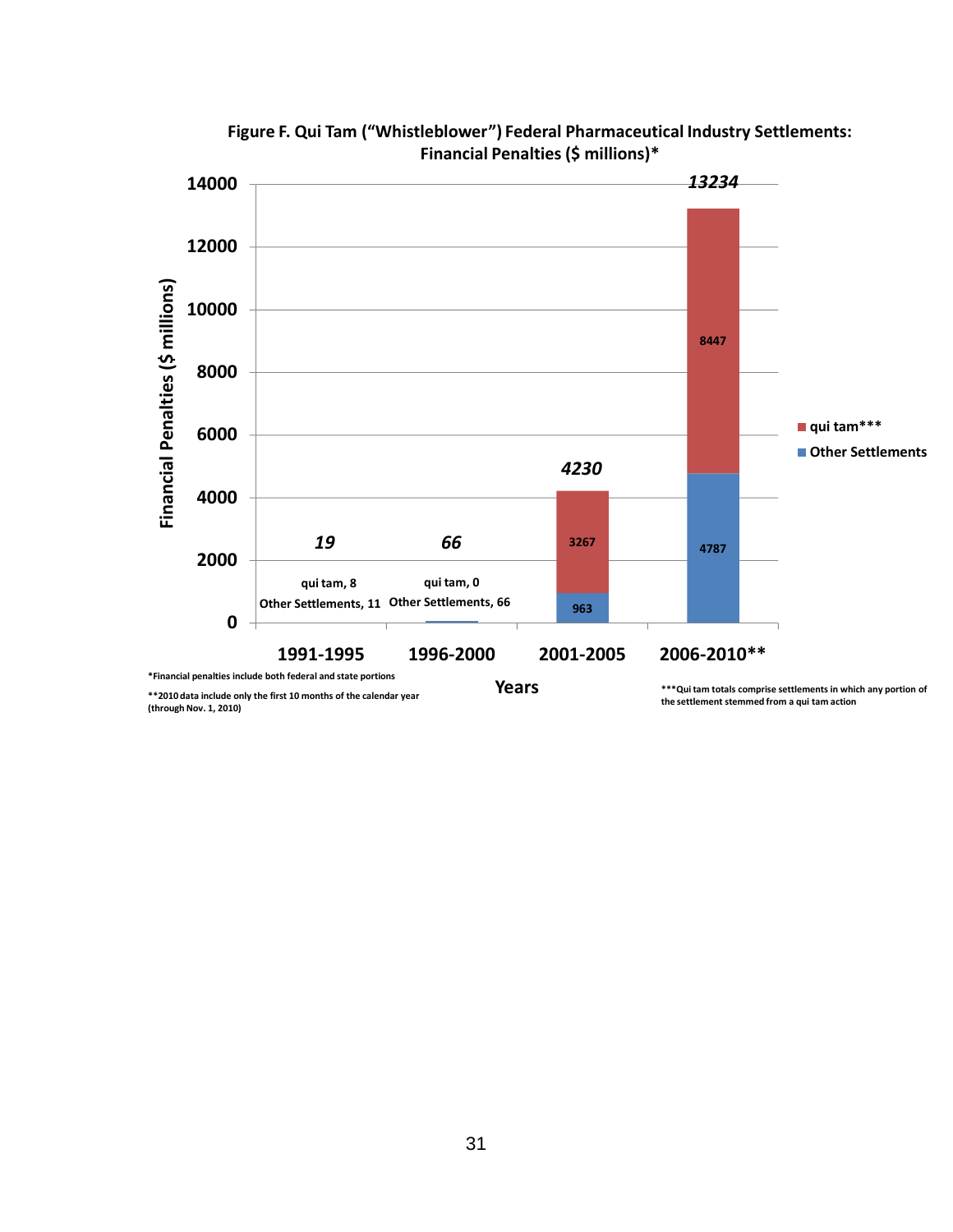<span id="page-31-2"></span><span id="page-31-0"></span>![](_page_31_Figure_0.jpeg)

### **Figure G. State Pharmaceutical Industry Settlements by Type of Violation: Overcharging Government Health Programs**

<span id="page-31-1"></span><sup>————————————————————&</sup>lt;br><sup>1</sup> Evans, D. When Drug Makers' Profits Outweigh Penalties. 21 Mar 2010. Washington Post. Web. Accessed on November 13, 2010. http://www.washingtonpost.com/wpdyn/content/article/2010/03/19/AR2010031905578.html

 Evans, D. When Drug Makers' Profits Outweigh Penalties. 21 Mar 2010. Washington Post. Web. Accessed on November 13, 2010. http://www.washingtonpost.com/wpdyn/content/article/2010/03/19/AR2010031905578.html

 Wilson, D. Side Effects May Include Lawsuits. 2 Oct 2010. New York Times. Web. Accessed on December 10, 2010.

http://www.nytimes.com/2010/10/03/business/03psych.html?\_r=1&adxnnl=1&pagewanted=2&adx nnlx=1292032938-wg19MNbfe7oOtMSnhITtqA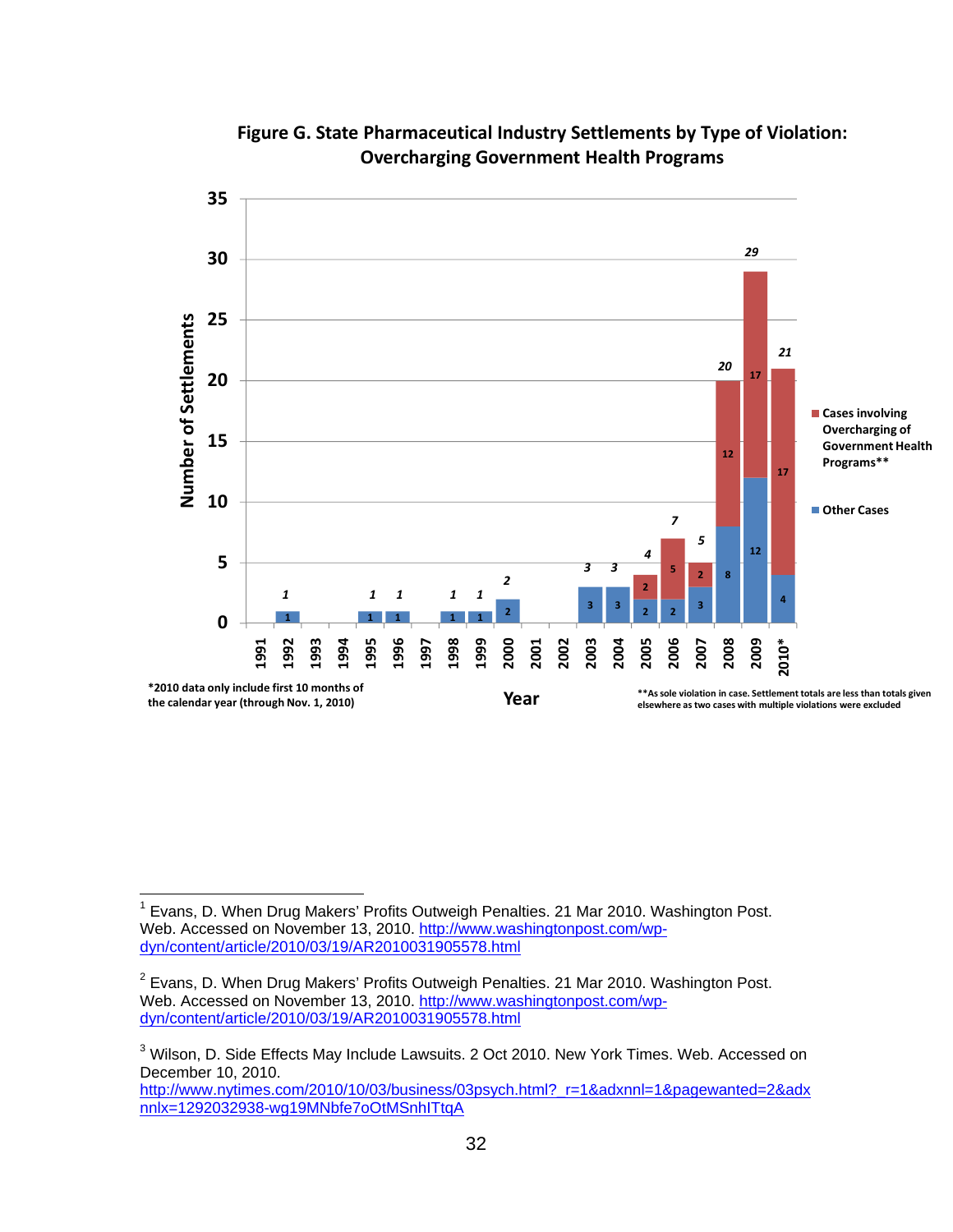<sup>4</sup> Evans, D. When Drug Makers' Profits Outweigh Penalties. 21 Mar 2010. Washington Post. Web. Accessed on November 13, 2010. http://www.washingtonpost.com/wpdyn/content/article/2010/03/19/AR2010031905578.html

<span id="page-32-0"></span> $\overline{a}$ 

 $<sup>5</sup>$  Yarrow, A. State Budget Crises Mount as Medicaid Rolls Soar. 8 Sep 2010. The Fiscal Times.</sup> Web. Accessed (from Kaiser Health News) on November 27, 2010. http://www.kaiserhealthnews.org/Stories/2010/September/08/FT-states-budget-crisismedicaid.aspx

<sup>6</sup> Politico.com. Obama announces effort to crack down on Medicare and Medicaid fraud. 9 Mar 2010. Web. Accessed on November 27, 2010. http://www.politico.com/livepulse/0310/Obama\_announces\_effort\_to\_crack\_down\_on\_Medicare\_ and\_Medicaid\_fraud\_.html

<sup>7</sup> Krause, J. "Twenty-five Years of Health Law through the Lens of the False Claims Act" in *Annals of Health Law* 19(1): 13-17. Loyola University Chicago School of Law.

<sup>8</sup> Kaiser Family Foundation. States that have enacted a False Claims Act, 2009. Web. Accessed on November 1, 2010. http://www.statehealthfacts.org/comparetable.jsp?ind=260&cat=4

<sup>9</sup> The Fraud Enforcement and Recovery Act of 2009 (FERA), Pub. L. No. 111-21, 123 Stat. 1617, amended the FCA to close a loophole for claims paid by government contractors rather than the government itself. FERA makes clear that liability attaches whenever a person knowingly makes a false claim to obtain money or property, any part of which is provided by the government, without regard to whether the wrongdoer deals directly with the government or with a third party recipient of government funds. The Patient Protection and Affordable Care Act of 2010 (PPACA), Pub. L. No. 111-148, 124 Stat. 119, amended the FCA to encourage meritorious qui tam suits by narrowing the public disclosure bar and expanding its original source exception.

 $10$  Food and Drug Administration. FDA History – Part II: The Food, Drug, and Cosmetic Act. Web. Accessed on November 27, 2010.

http://www.fda.gov/AboutFDA/WhatWeDo/History/Origin/ucm054826.htm

 $11$  Blumberg, E. "The Park Doctrine". Speech given to the Food and Drug Law Institute. October 3, 2010. 1

 $12$  Fraud Statistics – Overview. Civil Division, U.S. Department of Justice. Web. Accessed on November 23, 2010. http://www.justice.gov/civil/frauds/fcastats.pdf

 $13$  Information on total penalties for health care industry violations, broken down into individual health industry sectors was obtained from the HHS Office of the Inspector General and from the Department of Justice.

<sup>14</sup> 35 U.S.C. § 292 (false patent marking); 25 U.S.C. § 81 (contracting with Indians in an unlawful manner); 25 U.S.C. § 201 (violating Indian protection laws); and 17 U.S.C. § 1326 (false marking and advertising of vessel hull designs).

<sup>15</sup> Fraud Statistics – Overview. Civil Division, U.S. Department of Justice. Web. Accessed on November 23, 2010. [http://www.justice.gov/civil/frauds/fcastats.pdf](http://www.washingtonpost.com/wp-dyn/content/article/2010/03/19/AR2010031905578.html)

 $16$  Fraud Statistics – Overview. Civil Division, U.S. Department of Justice. Web. Accessed on [N](http://www.nytimes.com/2010/10/03/business/03psych.html?_r=1&adxnnl=1&pagewanted=2&adxnnlx=1292032938-wg19MNbfe7oOtMSnhITtqA)ovember 23, 2010. [http://www.justice.gov/civil/frauds/fcastats.pdf](http://www.nytimes.com/2010/10/03/business/03psych.html?_r=1&adxnnl=1&pagewanted=2&adxnnlx=1292032938-wg19MNbfe7oOtMSnhITtqA)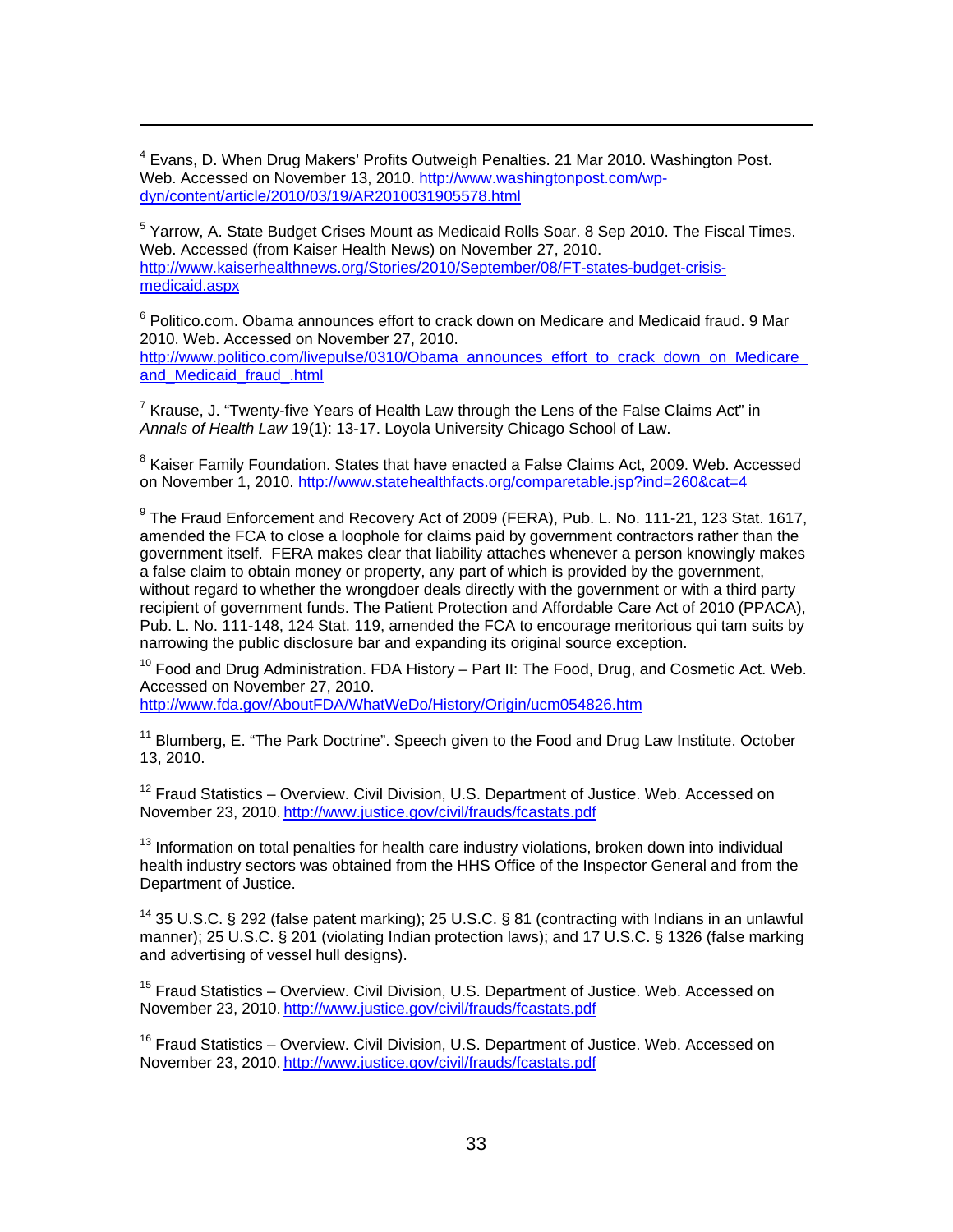<span id="page-33-0"></span> $\overline{a}$  $17$  Information on total penalties for health care industry violations, broken down into individual health industry sectors was obtained from the HHS Office of the Inspector General and from the Department of Justice.

<sup>18</sup> Internal Revenue Service. News Release. IRS Accepts Settlement Offer in Largest Transfer Pricing Dispute. 11 Sept 2006. Web. Accessed on December 7, 2010. [http://www.irs.gov/newsroom/article/0,,id=162359,00.html](http://www.kaiserhealthnews.org/Stories/2010/September/08/FT-states-budget-crisis-medicaid.aspx)

 $19$  U.S. Department of Justice. Press Release. Eli Lilly and Company Agrees to Pay \$1.415 Billion to Resolve Allegations of Off-label Promotion of Zyprexa. 15 Jan 2009. Web. Accessed on December 7, 2010. [http://www.justice.gov/opa/pr/2009/January/09-civ-038.html](http://www.politico.com/livepulse/0310/Obama_announces_effort_to_crack_down_on_Medicare_and_Medicaid_fraud_.html)

<sup>20</sup> U.S. Department of Justice. Press Release. Justice Department Announces Largest Health [Care Fraud Settlement in Its](http://www.politico.com/livepulse/0310/Obama_announces_effort_to_crack_down_on_Medicare_and_Medicaid_fraud_.html) History. 2 Sept 2009. Web. Accessed on December 7, 2010. http://www.uspsoig.gov/press\_releases/PfizerSettlement\_2009-02-09.pdf

<sup>21</sup> Evans, D. When Drug Makers' Profits Outweigh Penalties. 21 Mar 2010. Washington Post. Web. Accessed on November 13, 2010. http://www.washingtonpost.com/wpdyn/content/article/2010/03/19/AR2010031905578.html

 $^{22}$  Evans, D. When Drug Makers' Profits Outweigh Penalties. 21 Mar 2010. Washington Post. Web. Accessed on November 13, 2010. http://www.washingtonpost.com/wpdyn/content/article/2010/03/19/AR2010031905578.html

 $^{23}$  McCardle, M. No Refills. The Atlantic Monthly (2010 July/Aug). Web. Accessed on November 4, 2010. http://www.theatlantic.com/magazine/archive/2010/07/no-refills/8133/

 $24$  Evans, D. When Drug Makers' Profits Outweigh Penalties. 21 Mar 2010. Washington Post. Web. Accessed on November 13, 2010. http://www.washingtonpost.com/wpdyn/content/article/2010/03/19/AR2010031905578.html

<sup>25</sup> Radley DC, Finkelstein SN, Stafford RS. Off-label prescribing among office-based physicians. Arch Intern Med. 2006 May 8;166(9):1021-6.

Policy, LLC (prepared for Taxpayers Against Fraud – TAF). Web. Accessed on November 27,  $26$  Schneider, A. Reducing Medicare and Medicaid Fraud by Drug Manufacturers. Medicaid 2010. [www.taf.org/publications/PDF/drug%20report.pdf](http://www.justice.gov/civil/frauds/fcastats.pdf)

<sup>27</sup> Office of the Attorney General, State of Mississippi. Press Release. Mississippi Settles with Dey Labs. 7 Jan 2009. Web. Accessed on November 30, 2010. http://www.ago.state.ms.us/index.php/press/releases/mississippi\_settles\_with\_dey\_labs/

 $^{28}$  IMS Health. Top 15 Global Corporations. Web. Accessed on November 4, 2010. http://www.imshealth.com/deployedfiles/imshealth/Global/Content/StaticFile/Top\_Line\_Data/Glob al-Top\_15\_Companies.pdf

 $29$  Kaiser Family Foundation. States that have enacted a False Claims Act, 2009. Web. Accessed on November 1, 2010. [http://www.statehealthfacts.org/comparetable.jsp?ind=260&cat=4](http://www.justice.gov/civil/frauds/fcastats.pdf)

<sup>30</sup> Moorman, J. & Chen, R. State False Claims Acts: How states can recover stolen money. Taxpayers Against Fraud/Office of Inspector General-HHS. Web. Accessed on November 29, 2010. [http://www.taf.org/OIG\\_TAF\\_Presentation.ppt](http://www.justice.gov/civil/frauds/fcastats.pdf)

<sup>31</sup> Savoie, L. Louisiana Revises Its State False Claims Act in Light of OIG Review. 27 Aug 2007. Louisiana Law Blog. Web. Accessed on November 29, 2010.